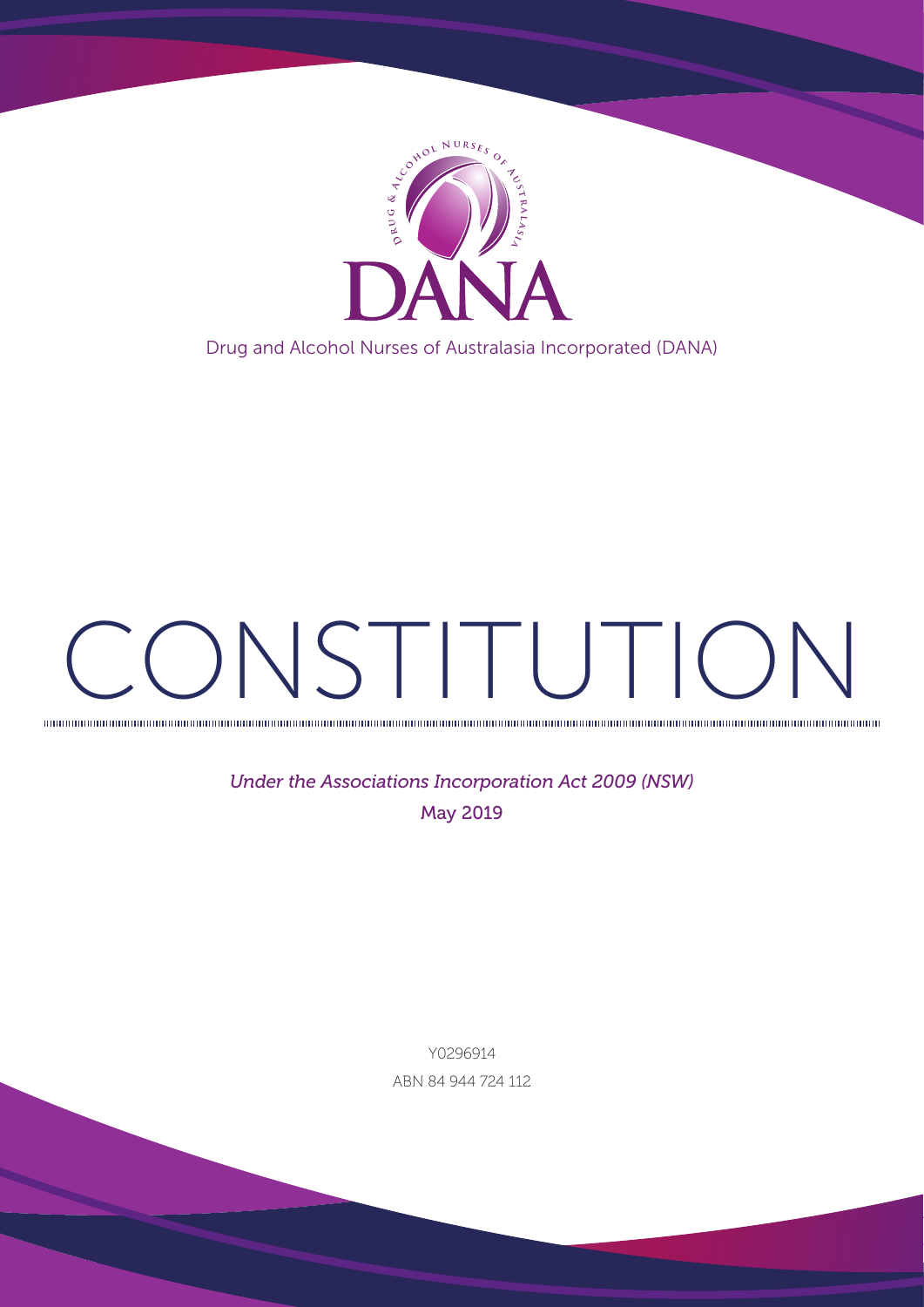#### **Contents**

| 1.<br>2.<br>2.1<br>2.2        |                                                                |  |  |
|-------------------------------|----------------------------------------------------------------|--|--|
| 3.                            |                                                                |  |  |
|                               |                                                                |  |  |
| 4.<br>5.                      | Powers of the association and authorised signatories 3         |  |  |
|                               |                                                                |  |  |
| 6.<br>7.<br>7.1<br>7.2        |                                                                |  |  |
| 7.3<br>7.4<br>7.5             |                                                                |  |  |
| 8.<br>9.<br>10.<br>11.<br>12. |                                                                |  |  |
| 13.                           |                                                                |  |  |
| 14.                           |                                                                |  |  |
|                               |                                                                |  |  |
| 15.<br>16.                    | Establishment, powers and duties of the Management Committee 7 |  |  |
| 17.                           |                                                                |  |  |
| 18.                           |                                                                |  |  |
| 19.<br>20.                    |                                                                |  |  |
| 21.                           |                                                                |  |  |
| 22.                           |                                                                |  |  |
| 23.                           |                                                                |  |  |
|                               |                                                                |  |  |
| 24.                           |                                                                |  |  |
| 25.                           |                                                                |  |  |
| 26.                           |                                                                |  |  |
| 27.                           |                                                                |  |  |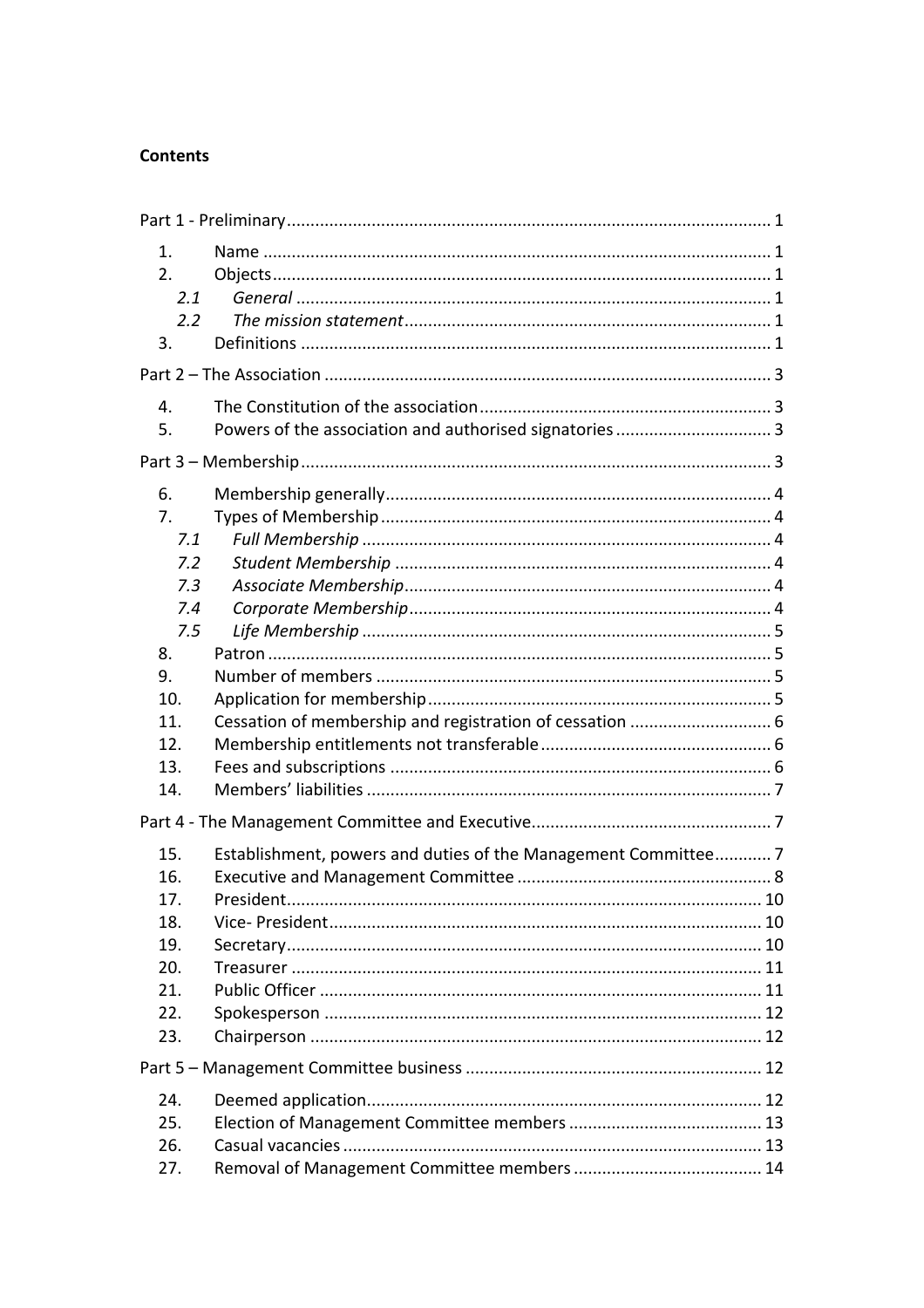| 28. |                                                                       |    |  |
|-----|-----------------------------------------------------------------------|----|--|
| 29. |                                                                       |    |  |
| 30. |                                                                       |    |  |
| 31. |                                                                       |    |  |
| 32. |                                                                       |    |  |
|     |                                                                       |    |  |
| 33. |                                                                       |    |  |
| 34. | Annual general meetings - calling of and business at 19               |    |  |
| 35. |                                                                       |    |  |
| 36. |                                                                       |    |  |
| 37. |                                                                       |    |  |
| 38. |                                                                       |    |  |
| 39. |                                                                       |    |  |
| 40. |                                                                       |    |  |
| 41. |                                                                       |    |  |
| 42. |                                                                       |    |  |
| 43. |                                                                       |    |  |
| 44. |                                                                       |    |  |
|     |                                                                       |    |  |
| 45. |                                                                       |    |  |
| 46. | Register of Executive Management Committee members 26                 |    |  |
| 47. |                                                                       |    |  |
| 48. |                                                                       |    |  |
| 49. |                                                                       |    |  |
| 50. |                                                                       |    |  |
| 51. |                                                                       |    |  |
| 52. |                                                                       |    |  |
| 53. |                                                                       |    |  |
|     | Part 8 - Financial matters                                            | 29 |  |
|     |                                                                       |    |  |
| 54. |                                                                       |    |  |
| 55. |                                                                       |    |  |
| 56. |                                                                       |    |  |
| 57. |                                                                       |    |  |
| 58. |                                                                       |    |  |
|     |                                                                       |    |  |
| 59. |                                                                       |    |  |
| 60. |                                                                       |    |  |
| 61. |                                                                       |    |  |
| 62. |                                                                       |    |  |
| 63. |                                                                       |    |  |
|     |                                                                       |    |  |
| 64. |                                                                       |    |  |
| 65. | Liability of Management Committee members for association offences 36 |    |  |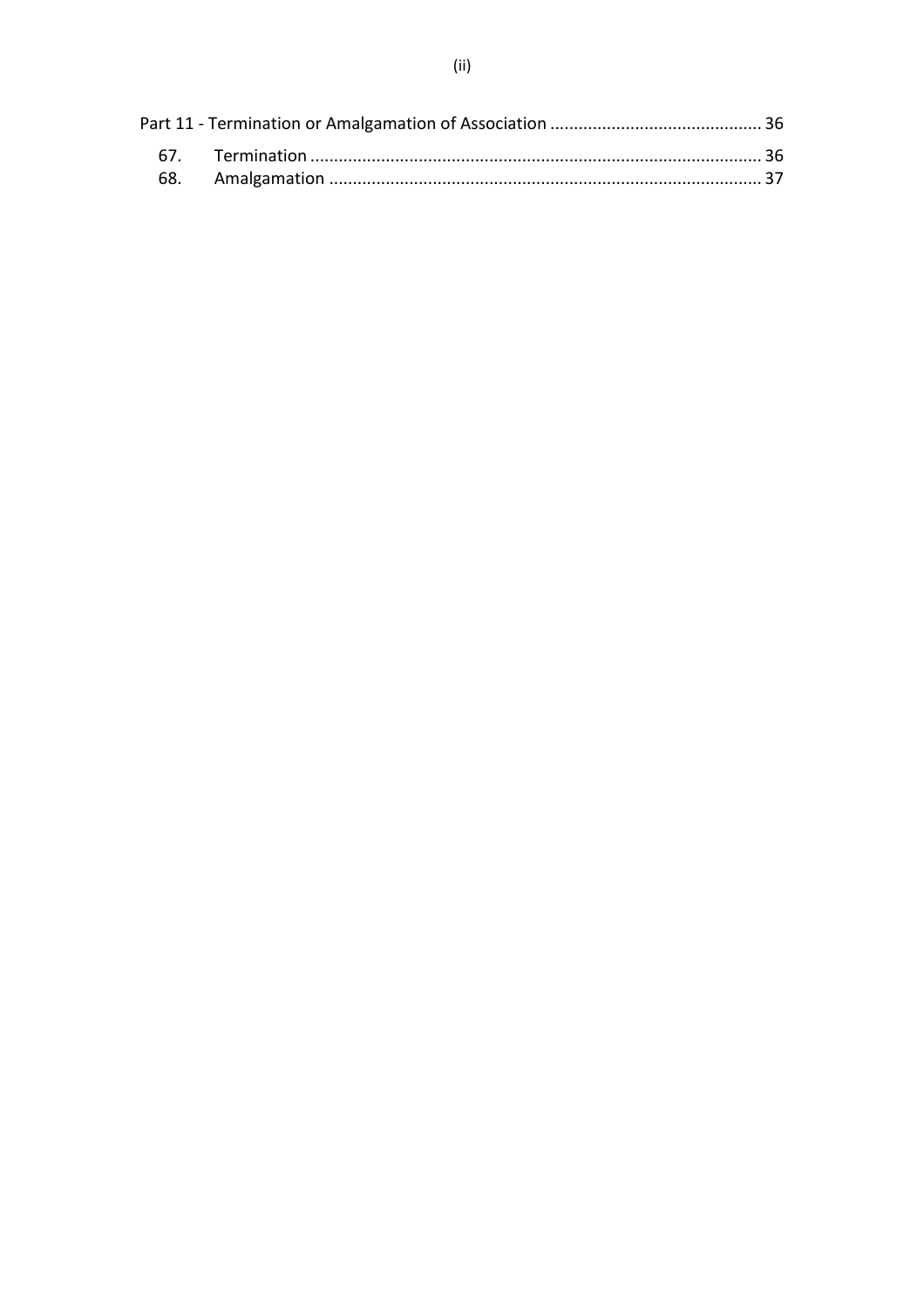#### **Part 1 - Preliminary**

#### *1. Name*

The Name of the association shall be the Drug and Alcohol Nurses of Australasia Inc. ("DANA" or "the Association").

## *2. Objects*

#### *2.1 General*

DANA is the peak alcohol and other drug nursing organisation in Australasia providing leadership to nurses and midwives with a professional interest in Alcohol and Other Drug (AOD) issues.

DANA enhances the capacity of nurses and midwives to respond effectively to AOD issues in a culturally sensitive manner.

We provide a mechanism for professional development and support for our members. We aim for excellence and the ongoing improvement of quality care in nursing and midwifery in all practice contexts.

DANA provides a direction to key stakeholders on AOD issues and related policies.

2.2 The mission statement

DANA aims to:

- a) actively promote a legitimate role for nurses and midwives to respond to AOD -related issues;
- b) provide opportunity for relevant professional development, education, mentoring and support for all members, and others where opportunity arises;
- c) provide consultancy, advice and advocacy to our members, nursing and midwifery organisations and key stakeholders in relation to AOD matters;
- d) promote inclusion of AOD issues in core undergraduate curriculum, staff development programs and continuing education, and within postgraduate clinical and research degrees;
- e) promote evidence-based practice and research in AOD -related interventions, and other key issues;
- f) be aware of, respectful and sensitive to cultural differences, and not accepting of discrimination, nor tolerant of harm.

## *3. Definitions*

(1) In this Constitution:

*the Act* means the *Associations Incorporation Act 2009*

*clause* means a provision in this Constitution;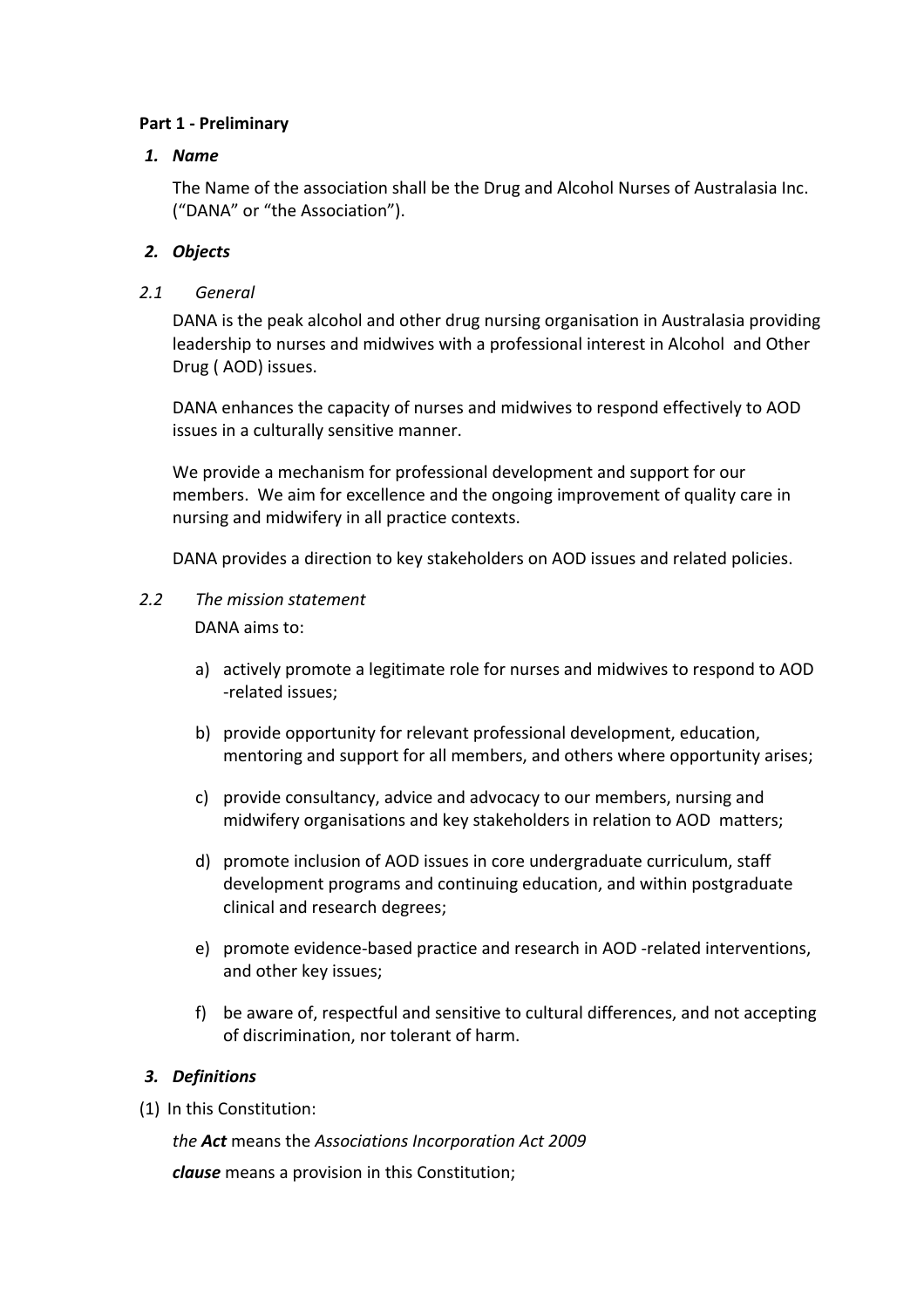**Committee** means, unless the context indicates otherwise, the Management Committee, the Executive and all other Committees and Subcommittees established from time to time:

**Date of this Constitution** means the date on which this Constitution was finalised for lodgement with the application for registration of the association, being the date described on the cover of this Constitution;

**Direct Vote** means voting by electronic transmission of the member's decision on a resolution to the Association's returning officer (or any person on their behalf) in accordance with clauses 39,40, 41 and any rules made pursuant to clause 39.

**Executive** means the office-bearers of the association;

**Management Committee** means the committee referred to in clause 15;

*member* means a full member unless the context indicates otherwise;

**Objects** means the objects and mission statement described in clause 2;

*the* **Requiations** means the Regulations from time to time under the Act.

**Section** means a section in the Act;

**Special general meeting** means a general meeting of the association other than an annual general meeting;

**Tier 2 association** means an association which has income below a certain level prescribed by the Regulations (as at the Date of this Constitution, \$250,000) and assets below a certain level prescribed by the Regulations (as at the Date of this Constitution, \$500,000).

- (2) In this Constitution:
	- (a) a reference to a function includes a reference to a power, authority and duty, (in accordance with the definition of 'function' in section 4 of the Act), and
	- (b) a reference to the exercise of a function includes, if the function is a duty, a reference to the performance of the duty (in accordance with the definition of 'exercise' in section 4 of the Act).
- (3) The provisions of the *Interpretation Act 1987* apply to and in respect of this Constitution in the same manner as those provisions would so apply if this Constitution were an instrument made under the Act, provided however that where any provision of this Constitution refers to or incorporates requirements of the Act or the Regulations which are, after the date of this Constitution, relaxed or amended in such a way as to allow the association greater flexibility in the relevant matters, the revised requirements shall be deemed to apply under this Constitution.
- (4) Where this Constitution requires a document to be signed, the signature may be affixed electronically by or on behalf of the person signing and need not be a 'wet ink' signature.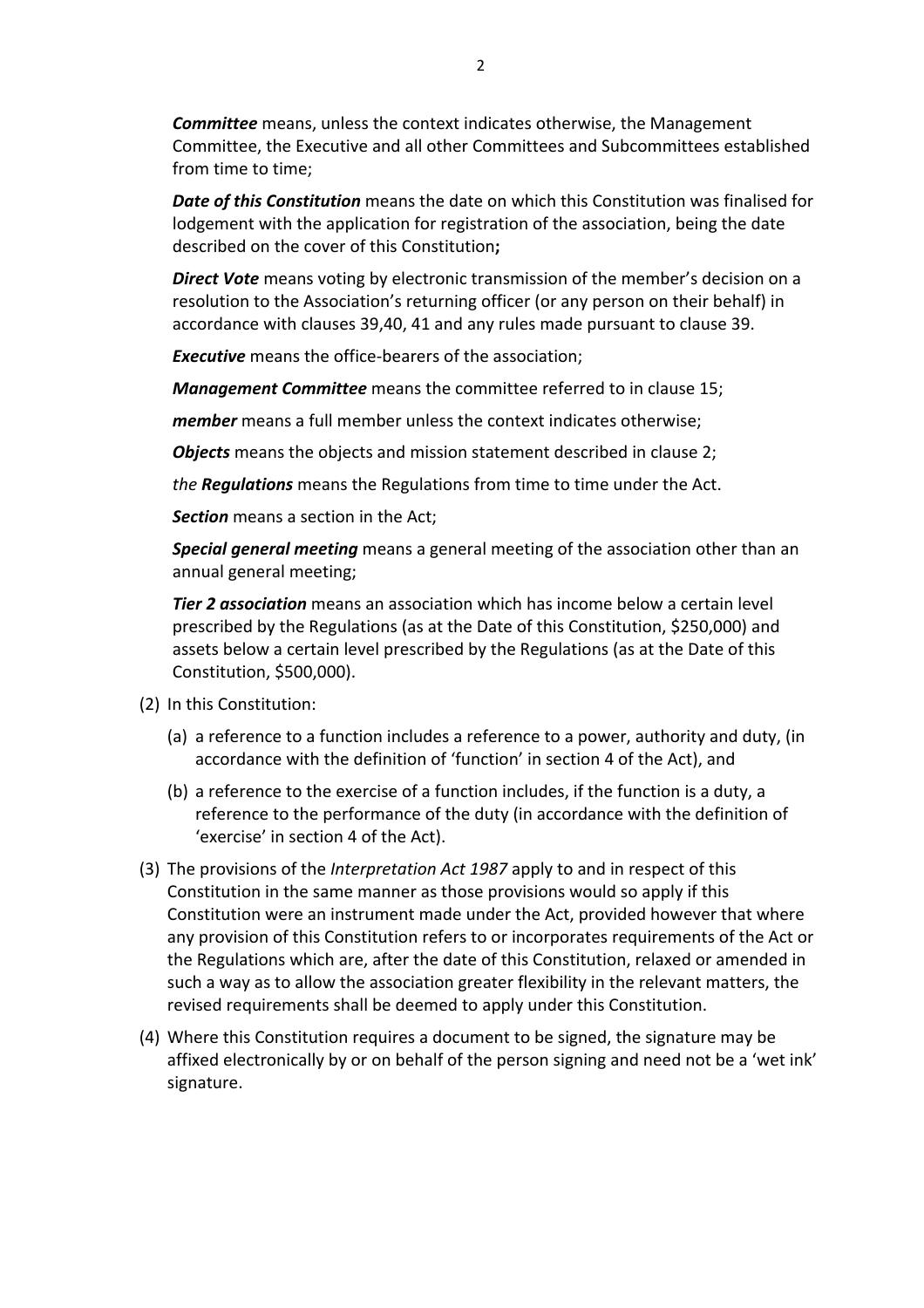#### **Part 2 – The Association**

#### *4. The Constitution of the association*

- (1) This Constitution binds the members of the association as if it were a contract between them (see section 26(1) of the Act).
- (2) To the extent that this Constitution fails to address a matter referred to in Schedule 1 of the Act, the provisions of the Act's model constitution apply to that matter (see section  $25(2)$  of the Act).
- (3) Any provision of this Constitution which is contrary to the Act or any other law is of no effect to the extent of the inconsistency (see section 25 of the Act).
- (4) The name of the association, its objects, and any other provision of its Constitution may only be amended by a special resolution as defined in the Act  $^1$ .
- (5) Application for registration of any such amendment shall be made by the Public Officer or the Secretary in accordance with the Act within 28 days after the passing of the resolution.

## *5. Powers of the association and authorised signatories*

- (1) The association has the same legal capacity and powers as an individual person (see section 19(1) of the Act), subject to any restriction in this Constitution.
- (2) However an act of the association is not invalid solely because it is outside the association's Objects or in breach of any restriction in this Constitution (see section 20 of the Act).
- (3) Any deed to be executed on behalf of the association must be signed by two members who are both authorised signatories of the association, being either the association's public officer (who is, by virtue of that office, an authorised signatory for the association) and one Executive member, or two Executive members (see section 22 of the Act).
- (4) The association's Executive may from time to time appoint additional authorised signatories from among such of its members as are ordinarily resident in Australia, and may at any time revoke any such appointment.
- (5) A person (other than the association's public officer) vacates office as an authorised signatory if:
	- (a) his or her appointment as an authorised signatory is revoked, or
	- (b) he or she ceases to be an Executive member, or
	- (c) he or she ceases to be ordinarily resident in Australia (see section 36 of the Act).

## **Part 3 – Membership**

*Note:* Schedule 1 clause 1 of the Act provides that an association's constitution is to *address membership qualifications (if any).* 

<sup>&</sup>lt;sup>1</sup> Section 10(2) of the Act requires a special resolution (currently, as defined in section 39 of the Act see clause 41). The change does not take effect until registered - see note to section 10 of the Act.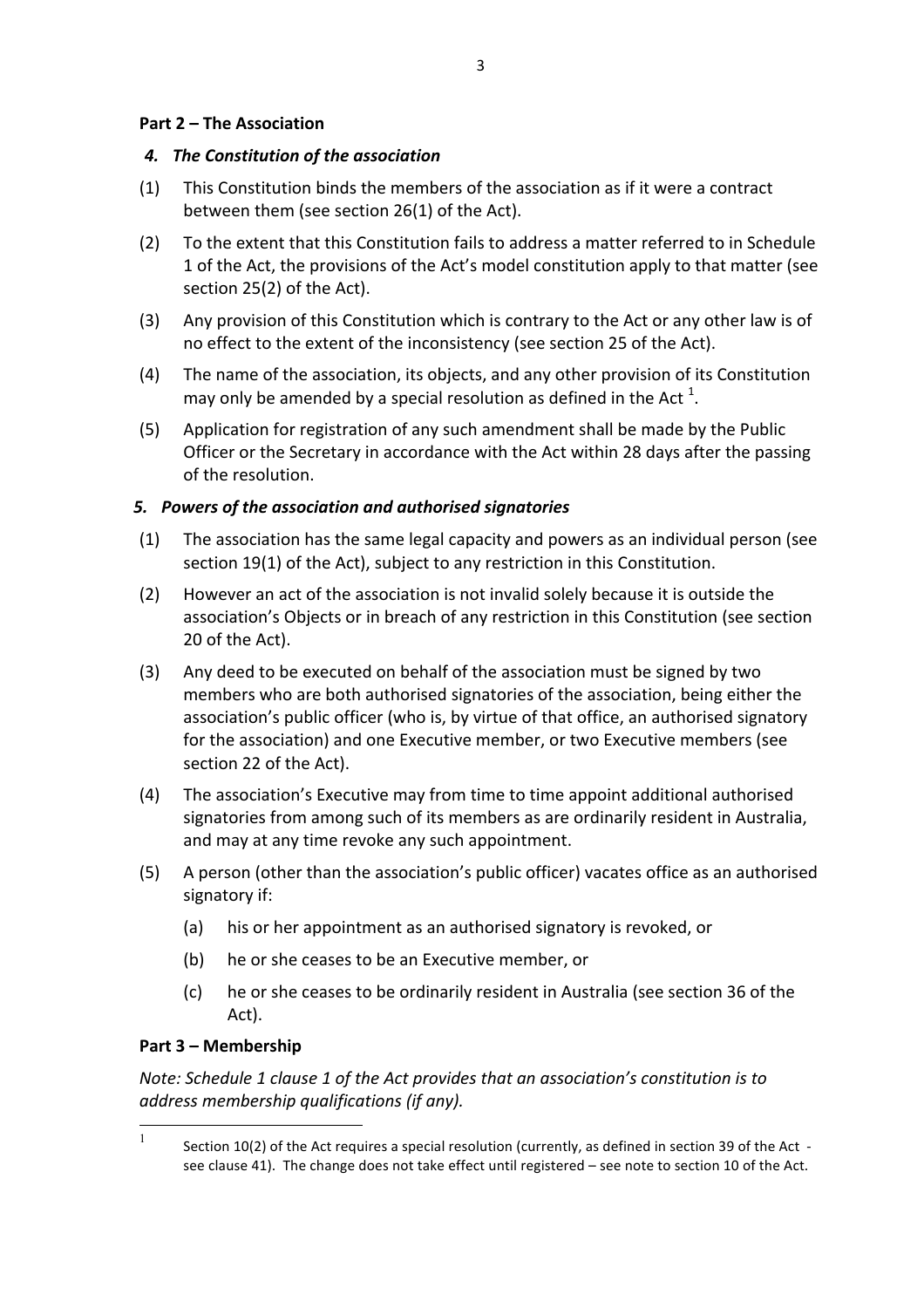#### *6. Membership generally*

A person is eligible to be a member of the association if the person:

- (a) accepts the rules, aims and objects of the association;
- (b) meets any other membership qualifications determined by the Management Committee from time to time; and
- (c) has been approved for membership of the association in accordance with clause 10.

#### *7. Types of Membership*

#### *7.1 Full Membership*

Subject to sub-clause 7.6, full membership is open to registered nurses, enrolled nurses, and registered midwives.

#### *7.2 Student Membership*

Membership is offered at a reduced fee to nursing students who are:

- (a) enrolled in an undergraduate or postgraduate degree;
- (b) undertaking full time study;
- (c) undertaking part time study and receiving a gross income (excluding any scholarship) of less than an amount fixed by the Executive from time to time.

Student Members are entitled to all benefits of the association with the exception of voting rights and access to scholarships.

#### *7.3 Associate Membership*

Associate membership is offered to such individuals or classes of individuals as the Executive may determine from time to time. Associate members are entitled to all benefits of the Association with the exception of voting rights and access to scholarships.

Unincorporated organisations may not be direct members of the Association, but individuals representing unincorporated organisations may apply, in that capacity rather than in their individual capacity, to be Associate members.

#### *7.4 Corporate Membership*

Interested professional organisations who employ nurses and midwives (including nursing organisations) may apply for corporate membership with the association. Acceptance is at the discretion of the Executive.

Corporate members shall not (whether directly or through a representative) have voting rights, nor shall their representatives hold Management Committee positions within the Association.

A corporate member may appoint from its members a Nursing representative who may speak at association meetings.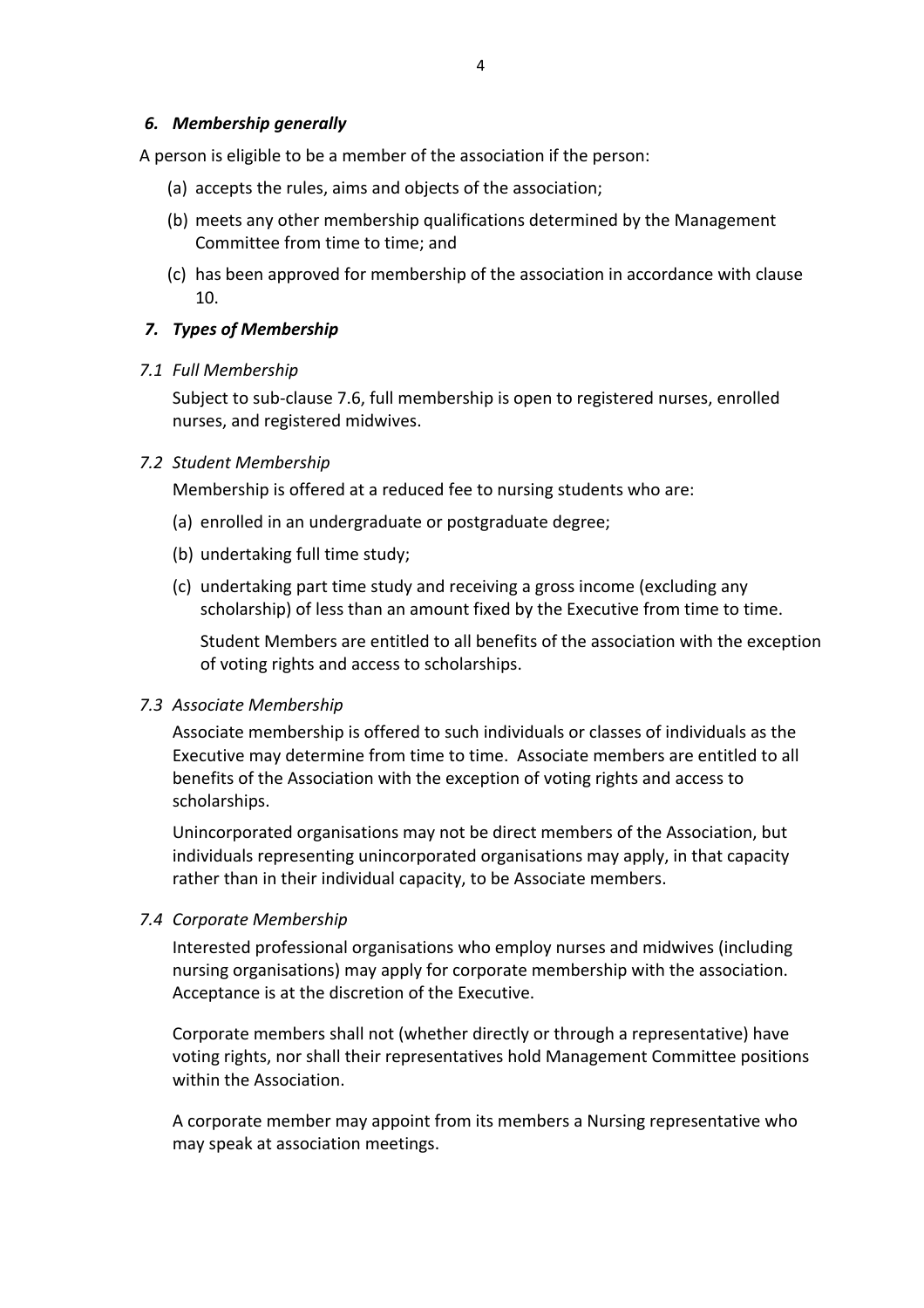## *7.5 Life Membership*

- (1) On the recommendation of the Executive, any person who has made an outstanding contribution to the association, AOD related nursing or midwifery may be considered eligible for appointment to life membership at the discretion of the Executive. However no person may be appointed a Life Member for so long as the number of existing Life Members exceeds 5% of the total number of members of all classes at that time.
- (2) Life members shall be entitled to all the privileges of membership, including the right to vote, without paying the annual subscription levies or other dues, except that Life members who become office bearers or other Management Committee members must pay annual membership fees.
- (3) Life membership shall be formally awarded at the next appropriate General Meeting following the Executive decision to grant Life membership, from which time the person's status will be amended or included, as the case may be, in the Register of Members.

## *7.6 Other categories*

The Executive may rename any of the above categories of membership or describe any category by more than one name, and notwithstanding the above provisions may determine any additional categories of membership from time to time at its discretion, with such eligibility criteria and such rights as may be determined by the Executive from time to time.

## *8. Patron*

The Executive may from time to time invite any person or corporation interested in the purpose and welfare of the association to become a patron of the association. A patron who is not a member shall not have a vote.

#### *9. Number of members*

The association must have the minimum number of members the Act requires.<sup>2</sup>

#### 10. **Application for membership**

- $(1)$  Application for membership of the association:
	- (a) must be made by such method and in such form as is approved by the Executive from time to time and permitted by the Act and Regulations, and
	- (b) must be accompanied by the applicable fees.
- (2) On receipt of a properly completed application form and payment of the relevant fees, the applicant's name will be entered in the Register of Members<sup>3</sup>. When the name is entered, the applicant becomes a member of the association, provided however that if it is subsequently found that a person does not meet the relevant

<sup>2</sup> At the Date of this Constitution, this is 5 (see section 76 of the Act and clause 67 of this Constitution).

See clause 45 of this Constitution for requirements in relation to keeping the Register of Members.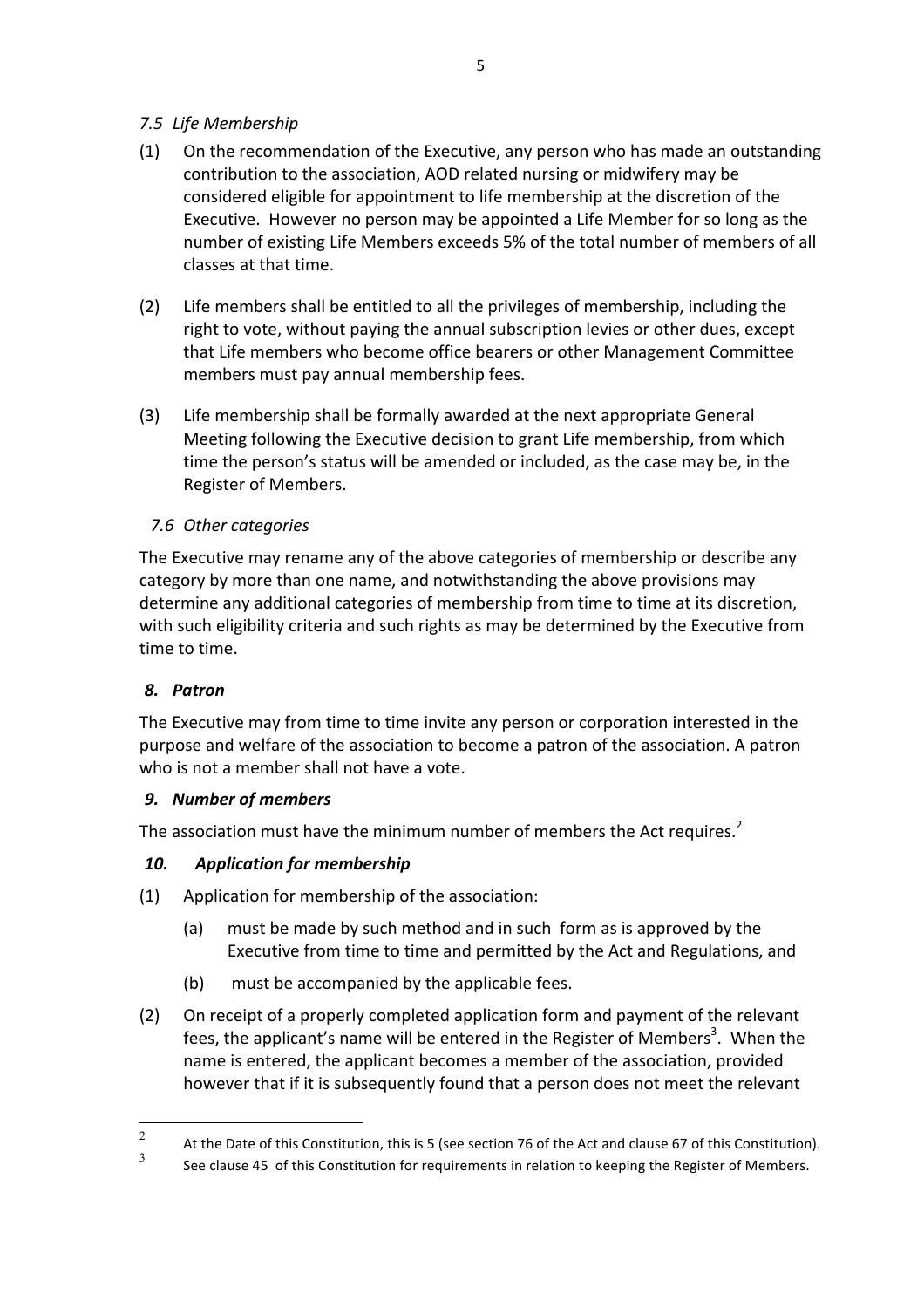membership qualifications at any time, then their name may be removed from the Register of Members and the person notified accordingly. Should the Membership Officer be uncertain as to whether or not to accept any application, they shall refer the question to the Executive, which may in turn (but need not) refer the question to the Management Committee.

- (3) No person is required to give reasons for rejection of an application for membership of the association.
- (4) A list of persons who have joined the association during the period since the previous Management Committee meeting must be tabled by the Membership Officer at each Management Committee meeting.

## *11. Cessation of membership and registration of cessation*

- $(1)$  A person ceases to be a member of the association if the person dies, resigns membership, is expelled from the association, fails to pay the annual membership fee within 3 months after the fee is due, or fails to keep the association provided with the member's most recent contact details (in particular, their email address) so that the association cannot readily communicate with them.
- (2) Should a person re-join the association after their membership has ceased under  $(1)$ there will be no continuity of membership from their prior period of membership.
- (3) A member of the association may resign from membership of the association at any time by written or verbal notice to the Management Committee and, on receipt of the notice, the member ceases to be a member.
- (4) Where a member ceases to hold membership, an appropriate entry must be made in the Register of Members recording the date on which the member ceased to be a member.

# 12. Membership entitlements not transferable

A right, privilege or obligation which a person has by reason of being a member of the association: 

- (a) is not capable of being transferred or transmitted to another person, and
- (b) terminates on cessation of the person's membership.

No membership fees will be refunded on cessation of membership.

## *13. Fees and subscriptions*

*Note: Schedule 1, clause 3 of the Act provides that an association's constitution is to address* the entrance fees, subscriptions and other amounts (if any) to be paid by the *association's members.*

- $(1)$  A member of the association must, on admission to membership, pay any 'entrance fee' relating to their category of membership determined by the association at its most recent Annual General Meeting, or by any subsequent decision of the Executive.
- (2) In addition to any amount payable by the member under subclause  $(1)$ , a member must pay to the association an annual membership fee for the relevant membership year (or, in the discretion of the Executive, depending on the date the person becomes a member, a part thereof) of an amount determined by the association at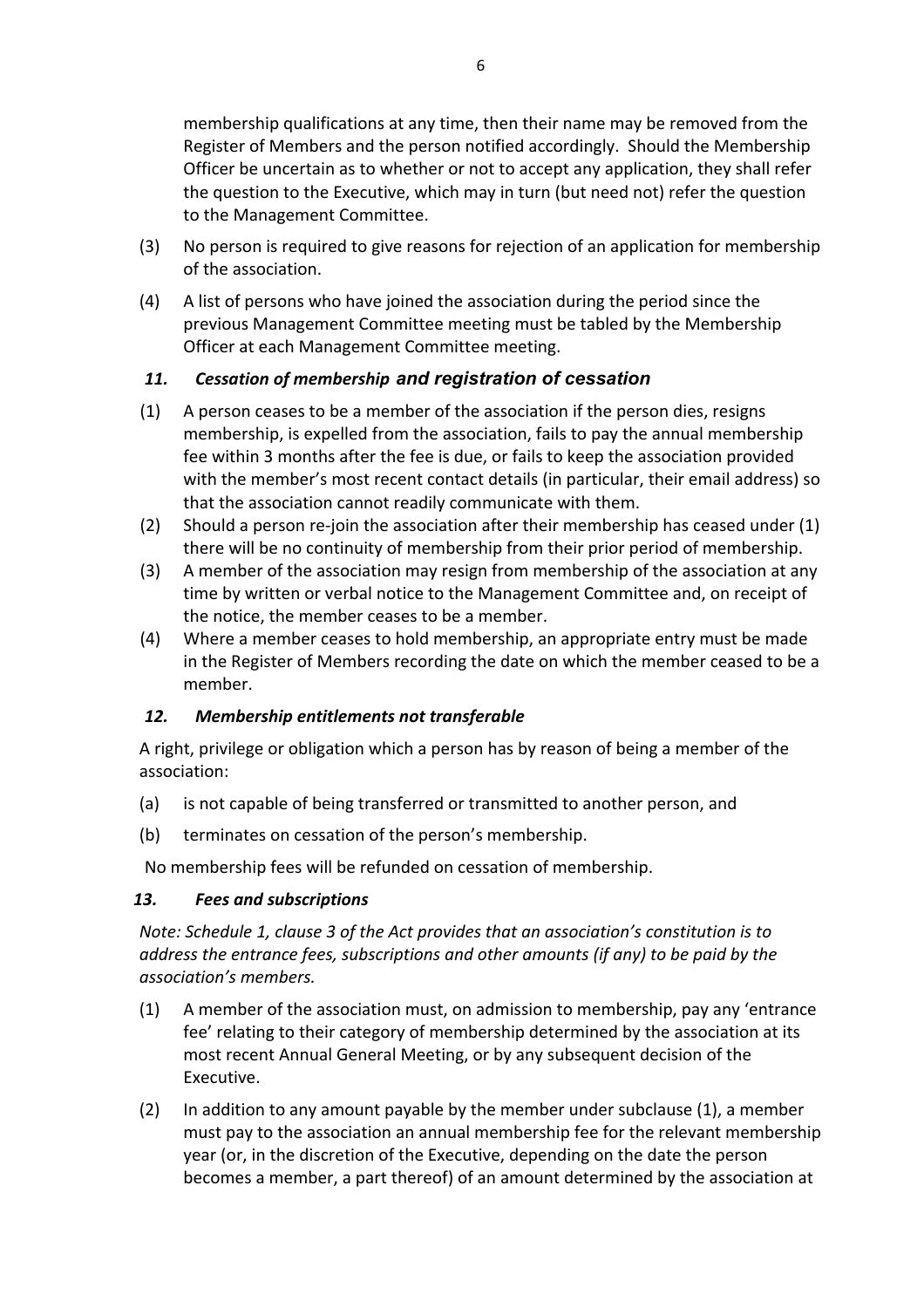its most recent Annual General Meeting, or by any subsequent decision of the Executive from time to time. The membership year runs from the date of the member's joining.

#### *14. Members' liabilities*

*Note: Schedule 1, clause 4 of the Act provides that an association's constitution is to address* the liability (if any) of the association's members to contribute towards the payment of the debts and liabilities of the association or the costs, charges and expenses of the winding up of the association.

- (1) The liability of a member of the association to contribute towards:
	- (a) the payment of the debts and liabilities of the association, or
	- (b) the costs, charges and expenses of the winding up of the association,

is limited to the amount, if any, unpaid by the member pursuant to clause 13

- (2) A member of the association (including a Management Committee member, Executive member and the public officer) is not, merely because of being such a member, liable in relation to the association's liabilities or the costs, charges and expenses of the winding up of the association (see section 26).
- (3) Subject to the Act, membership of the association does not confer on a member any right, title or interest, whether legal or equitable, in the association's assets (see section 26).

#### **Part 4 - The Management Committee and Executive**

*Note: Schedule 1, clause 7 of the Act provides that an association's constitution is to address the composition and functions of the committee, including:* 

- *(a) the election or appointment of the committee members, and*
- *(b) the terms of office of the committee members, and*

(b1) the maximum number of consecutive terms of office of any office-bearers on the *committee, and*

*(c)* the arounds on which, or reasons for which, the office of a committee member is to *become vacant, and*

(d) the filling of casual vacancies occurring on the committee, and

*(e)* the quorum and procedure at meetings of the committee.

#### *15. Establishment, powers and duties of the Management Committee*

- (1) The members must establish a Management Committee to manage the association's affairs (see section 28 of the Act).
- (2) Subject to the Act, the Regulations, this Constitution and to any resolution passed by the association in general meeting, the Management Committee:
	- (a) is to control and manage the affairs of the association, except those required by the Act to be exercised by general meeting, and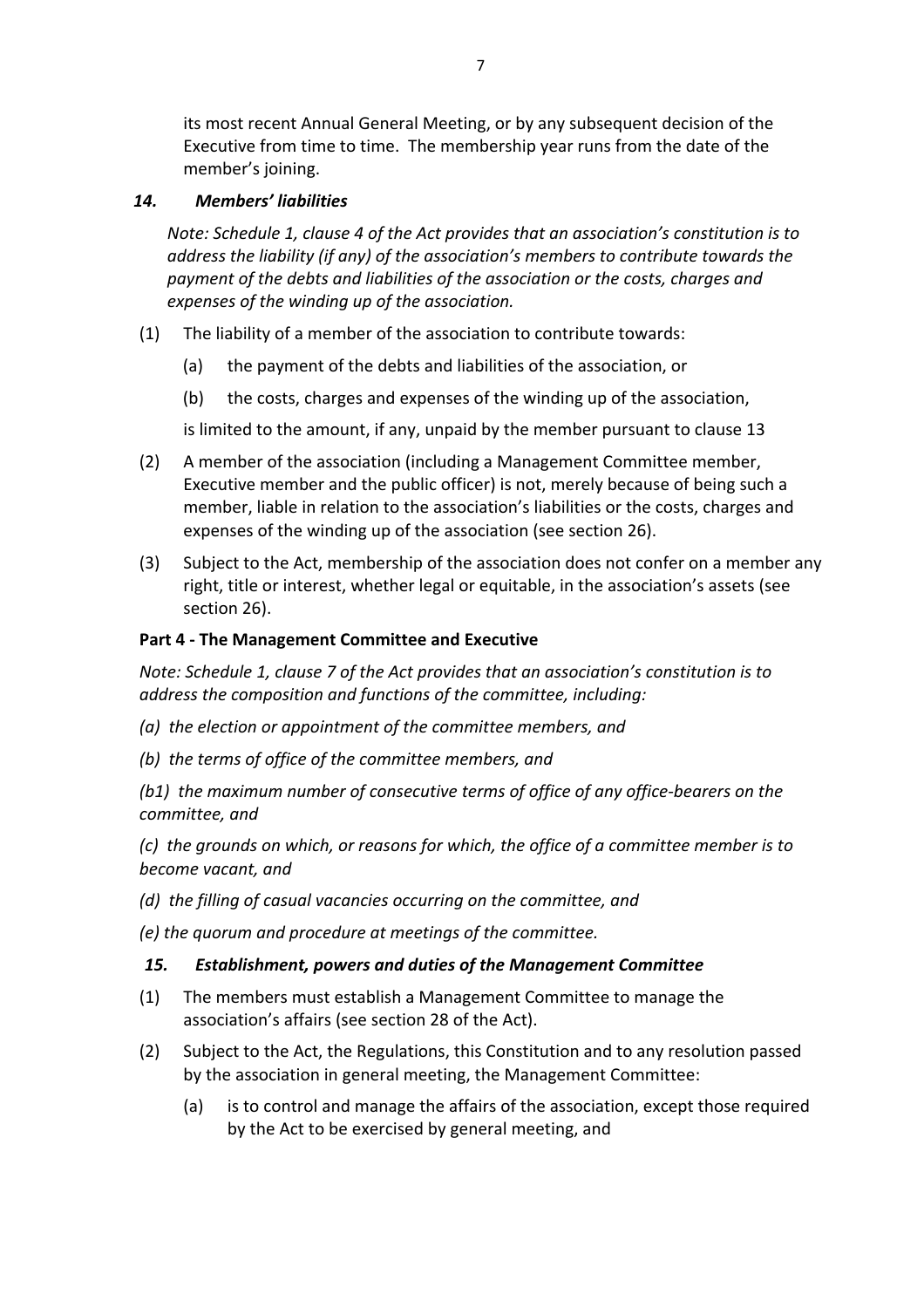- (b) may exercise all such functions as may be exercised by a natural person, other than those functions that are required by this Constitution to be exercised by a general meeting (see section 28 of the Act), and
- (c) has power to perform all such acts and do all such things as appear to the Management Committee to be necessary or desirable for the proper management of the affairs of the association, including (without limiting the generality of the foregoing) to hold real or personal property, open and operate bank accounts, invest in trustee securities, and enter into any necessary or desirable contract including a contract of employment.
- (3) The Management Committee shall:
	- (a) arrange a conference for the association at least once in every two years;
	- (b) arrange for meetings, telephone link ups and electronic or direct votes of the Management Committee;
	- (c) develop and enact the strategic directions of the association;
	- (d) at its discretion, award Commendations to any person or body that has helped to advance the purpose and welfare of the association.
- (4) All members of the Management Committee and the Public Officer shall keep confidential and not disclose publicly<sup>4</sup>, unless authorised by the Management Committee to do so, all matters relating to the business of the association. This obligation continues after they have ceased to be association members.
- (5) Each member of the Management Committee and the Public Officer shall carry out his or her functions for the benefit, so far as practicable, of the association and with due care and diligence. $5$

## *16. Executive and Management Committee*

- (1) The Management Committee is to consist of  $6$ :
	- (a) the Executive; and
	- (b) four ordinary members as described in clause 30;

each of whom is to be elected at the annual general meeting and, should the Immediate past President not take up any other Management Committee role, at the discretion of the current President the immediate past President may hold an honorary advisory role in relation to the Management Committee, offering mentorship, guidance and support to the incoming President. This role will not of itself entitle the Immediate Past President to take an active role in management decisions.

(2) Where the appointment of a Management Committee member is subsequently found to be defective, this shall not of itself affect the validity of the Management

<sup>4</sup> See clause 51 as to member entitlements to view association records.<br>
5 Section 30A of the Act. Note also that if Committee members act in good faith in exercising their functions then they are protected from liability under Section 30B of the Act.

 $6 \overline{a}$  The Management Committee must consist of at least three financial full members of the association, who must each be over 18 years old and ordinarily resident in Australia (see section 28 of the Act and note that the association's registration may be cancelled if this provision is not complied with).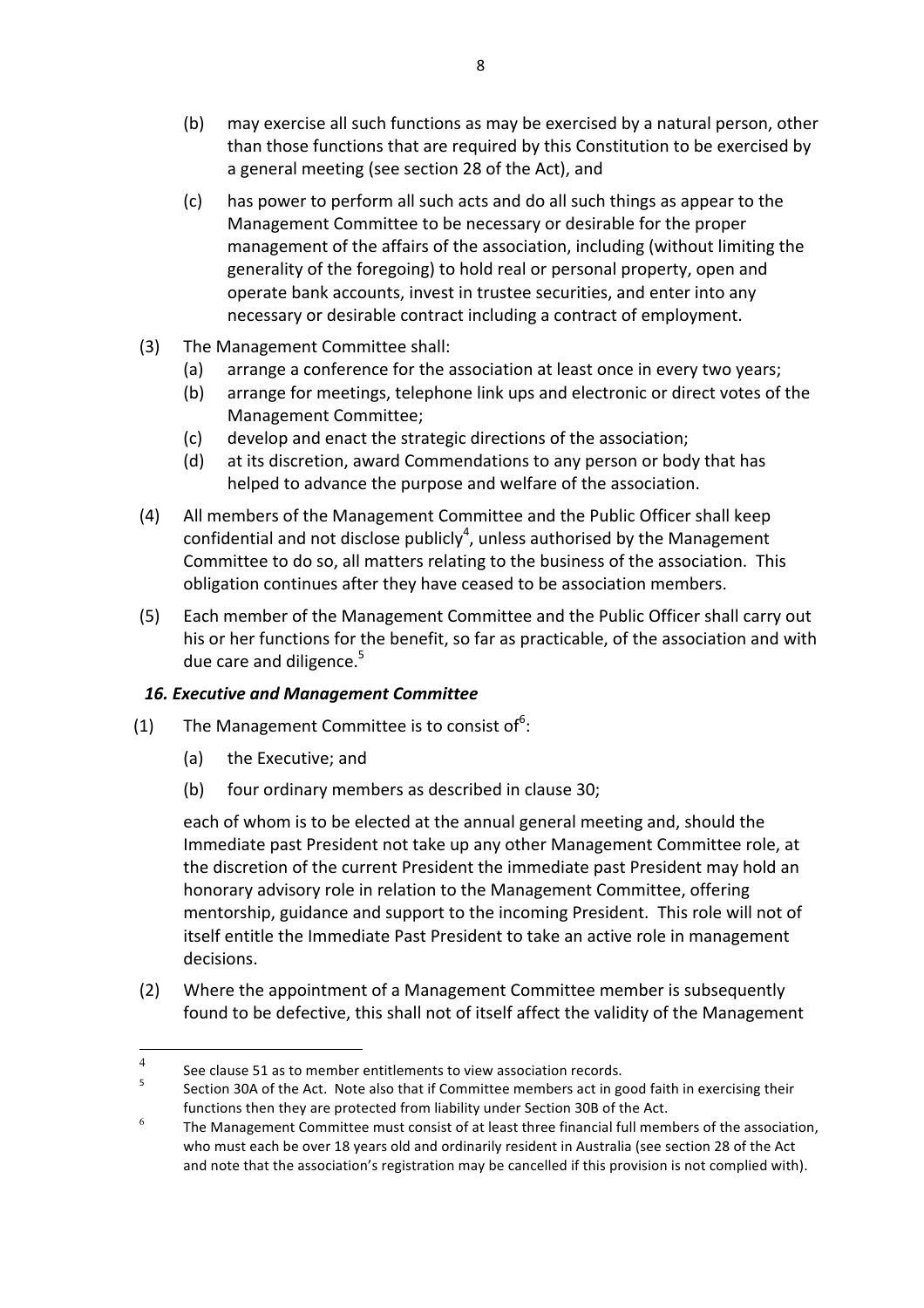Committee member's actions in that capacity (see section 28 of the Act). The Executive (Office-Bearer) positions comprise:

- (a) President
- (b) Vice President
- (c) Treasurer
- (d) Secretary,
- (e) Membership Officer.
- (3) Subject to any reasonable requirements that may be imposed by the Management Committee from time to time, the Executive shall carry out the day to day running of the Association, including arranging for the Annual General Meeting of the Association. The Executive shall hold meetings at such times and places and following such rules as the Executive may from time to time determine and shall report to the Management Committee. A Management Committee member may not be both President and Vice-President but may otherwise hold up to 2 offices.
- (4) Each member of the Management Committee shall, subject to their removal in accordance with this Constitution, hold office until they resign or otherwise cease to be a member, or until the conclusion of the second annual general meeting following their appointment, whichever is earlier<sup>7</sup>. There is no limit to the number of consecutive terms of office of any Management Committee member.<sup>8</sup>
- (5) Members are eligible for re-election at the annual general meeting at which their term concludes.
- (6) Management Committee positions are unpaid. Management Committee members shall not act as paid association employees on a regular or substantial basis. For so long as a Management Committee member, in some other capacity, receives any payment from the association this shall be regarded as a conflict of interest for the purposes of clause 29 and clause 29(5) shall apply to all meetings which might otherwise be attended by the Management Committee member in respect of work related issues.
- (7) Within 14 days after vacating office, a former Management Committee member must ensure that all original documents in his or her possession that belong to the association<sup>9</sup> are delivered to the a member of the Executive for delivery to the Management Committee member's successor (see section 28 (4) of the Act). Where the member retains copies of association documents in any form (including

<sup>7</sup> Schedule 1 of the Regulations in clause 14(6) of the Model Constitution provides that the term of a committee member ends immediately before the election of committee members at the annual general meeting but that clause can be overridden by this Constitution.

 $\frac{8}{9}$  See Schedule 1, clause 7(b1) of the Act.

while the words of this clause are based on section 28(4) of the Act, the section appears to be intended to cover current documents required by the association for day to day business purposes such as member registers, current contracts, cheque books and the like rather than personal copies of meeting agendas or similar documents (of which there are multiple copies) being kept for the member's own records.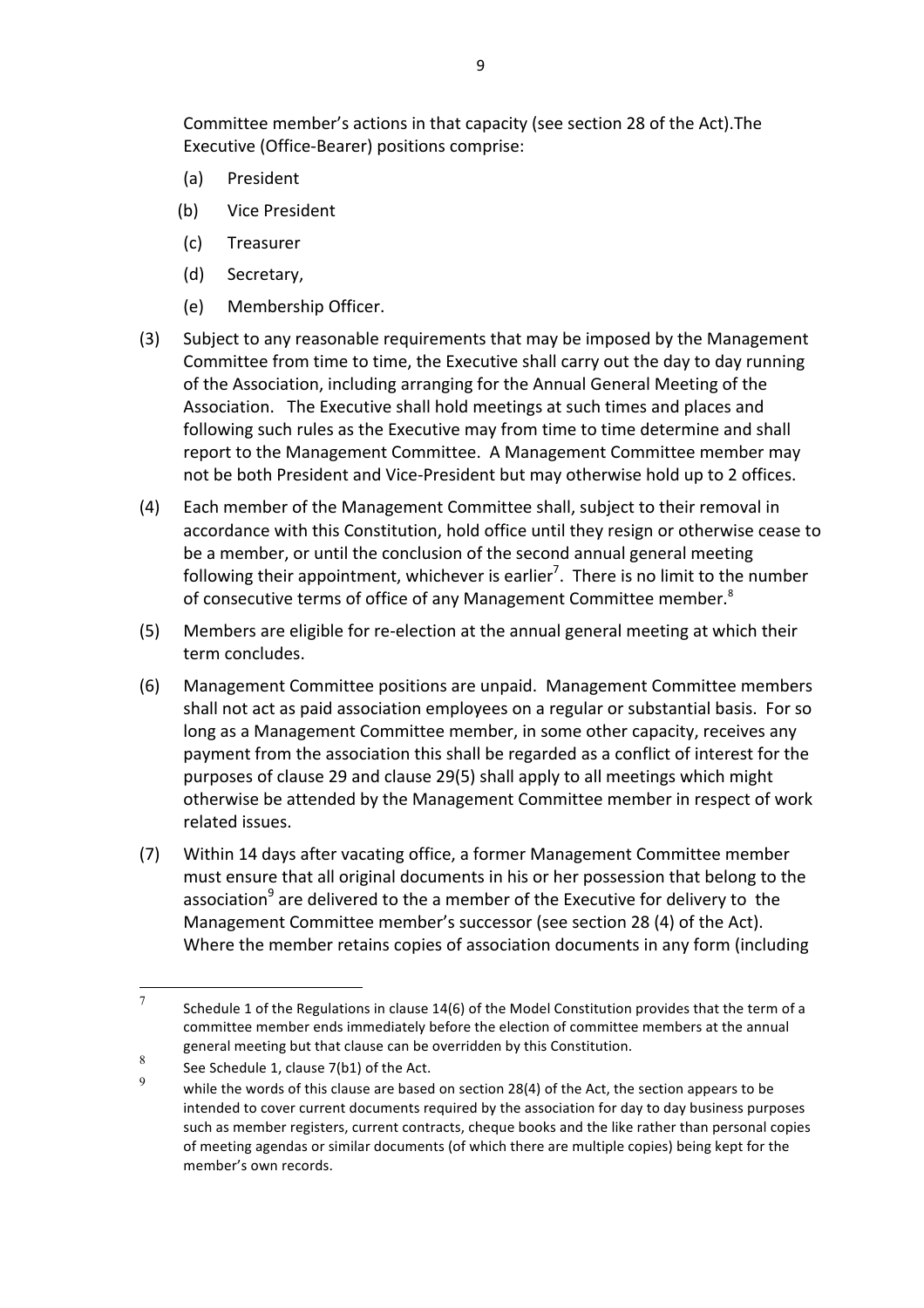electronic) the member shall keep those documents confidential and not disclose them to other persons, whether members or not. This obligation continues to apply to the person holding those documents after they have ceased to be a member of the association.

# *17. President*

The President is responsible for leading the Executive and the Management Committee and ensuring that they maintain appropriate governance standards. The President will build an effective and collegial Executive team and ensure that they effectively carry out the day to day functions of the association. The President's role includes:

- (a) ensuring that the principles and processes of the Management Committee are maintained, including the provision of accurate, timely and clear information;
- (b) encouraging debate and constructive criticism;
- (c) ensuring strategic focus is regularly reviewed, clearly understood and underpins the work of the Management Committee;
- (d) setting agendas for Executive Management Committee and general meetings in conjunction with the Secretary;
- (e) speaking and acting for association and representing the association to the public (see clause 22);
- (f) presenting members' views to the Executive and Management Committee.

## *18. Vice- President*

The Vice- President shall assist the President in carrying out that role

## *19. Secretary*

- $(1)$  The Secretary shall keep minutes of:
	- (a) all appointments of office-bearers and members of the Management Committee, and
	- (b) the names of members of the Management Committee present at a Management Committee meeting or a general meeting, and
	- (c) all proceedings at Management Committee meetings and general meetings (see section 50 of the Act<sup>10</sup>).
- (2) Minutes of proceedings at a meeting must be signed by the chairperson of the meeting or by the chairperson of the next succeeding meeting.<sup>11</sup>
- (3) The Secretary will circulate minutes of Management Committee meetings and general meetings to all Management Committee members.

<sup>&</sup>lt;sup>10</sup> Clause 14 of the Regulations allows records required to be kept under section 50 of the Act (accounts and minutes of proceedings) to be kept in written or electronic form so long as they are convertible into hard copy and made available in that form within a reasonable time to a person who is entitled to inspect the records. Records must be kept for 5 years.

<sup>11</sup> Schedule 1 of the Regulations in clause 16(4) of the Model Constitution allows the signature to be affixed electronically.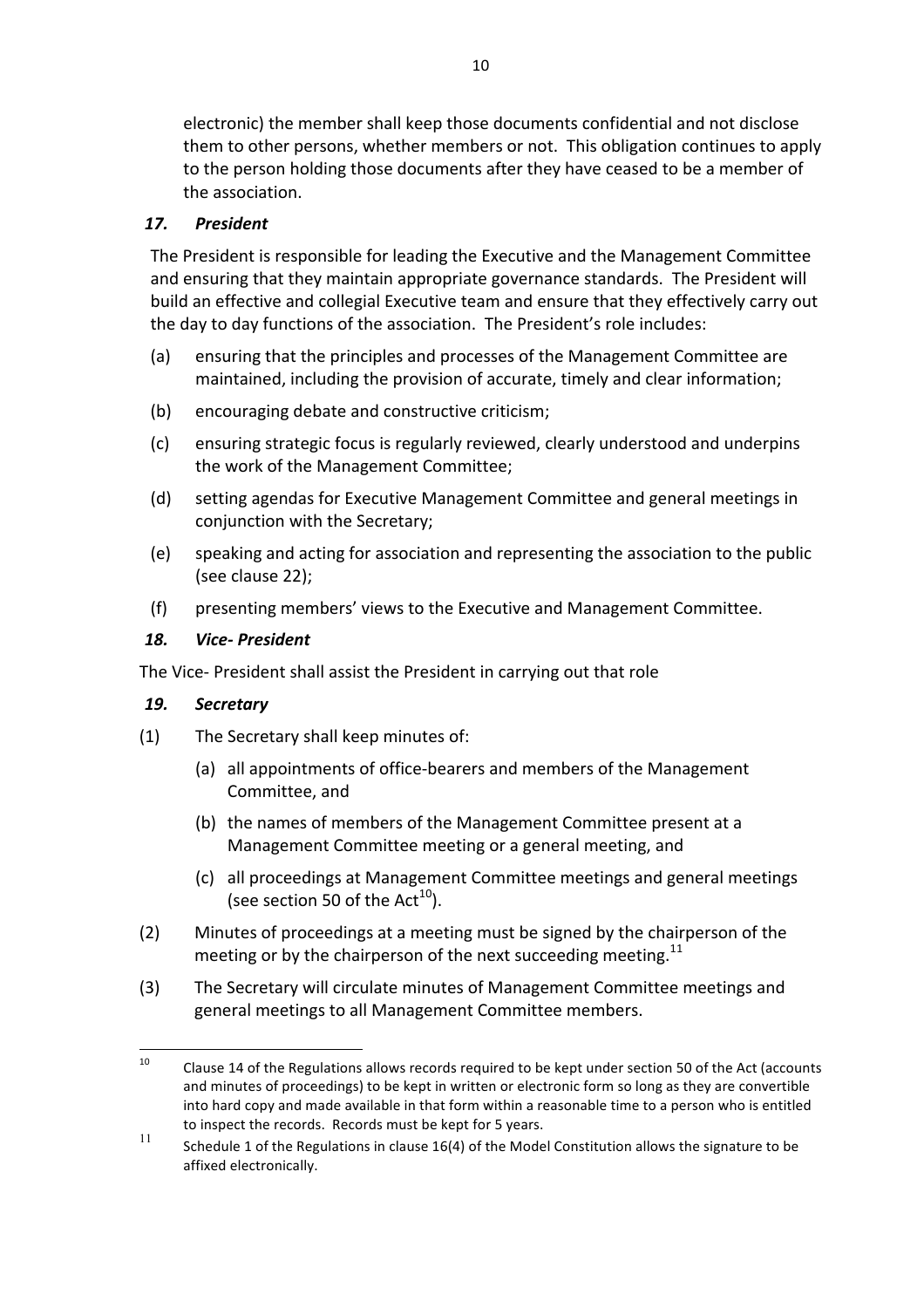## *20. Treasurer*

It is the duty of the Treasurer to ensure:

- (a) that all money due to the association is collected and received and paid into the association's account;
- (b) that all payments authorised by the Management Committee or the Executive are made, and
- (c) that correct books and accounts are kept showing the financial affairs of the association, including full details of all receipts and expenditure connected with the activities of the association.

(see also Part 8 relating to Financial Matters).

## *21. Public Officer*

- $(1)$  A public officer must be appointed who is aged 18 years or over and ordinarily resident in NSW. They may, but need not, also be a Management Committee member (see section 34 of the Act).
- (2) The public officer of the association must, as soon as practicable after being appointed, lodge notice with the association of his or her address.
- (3) The public officer's acts are valid despite any defect in his or her appointment (see section 34 of the Act).
- (4) Within 28 days after taking office as the public officer (other than the association's first public officer), a person must give notification to the Regulator of their personal details, in the approved form.
- (5) If there is any change in the details of the public officer, the public officer must give notification to the regulator, in the approved form, of the new address within 28 days after the change occurs (see section 34 of the Act).
- (6) The public officer vacates office in the following circumstances:
	- (a) if he or she dies,
	- (b) if he or she resigns the office in writing addressed to the association's Management Committee,
	- (c) if he or she is removed from office by resolution of a general meeting of the association,
	- (d) if he or she becomes bankrupt, applies to take the benefit of any law for the relief of bankrupt or insolvent debtors, compounds with his or her creditors or makes an assignment of his or her remuneration for their benefit,
	- (e) if he or she becomes a mentally incapacitated person,
	- (f) if he or she ceases to ordinarily reside in New South Wales, or
	- $(g)$  in such other circumstances as the Constitution may provide.
- (7) Within 14 days after vacating office, a former public officer of the association must ensure that all documents in his or her possession that belong to the association are delivered to a Management Committee member of the association.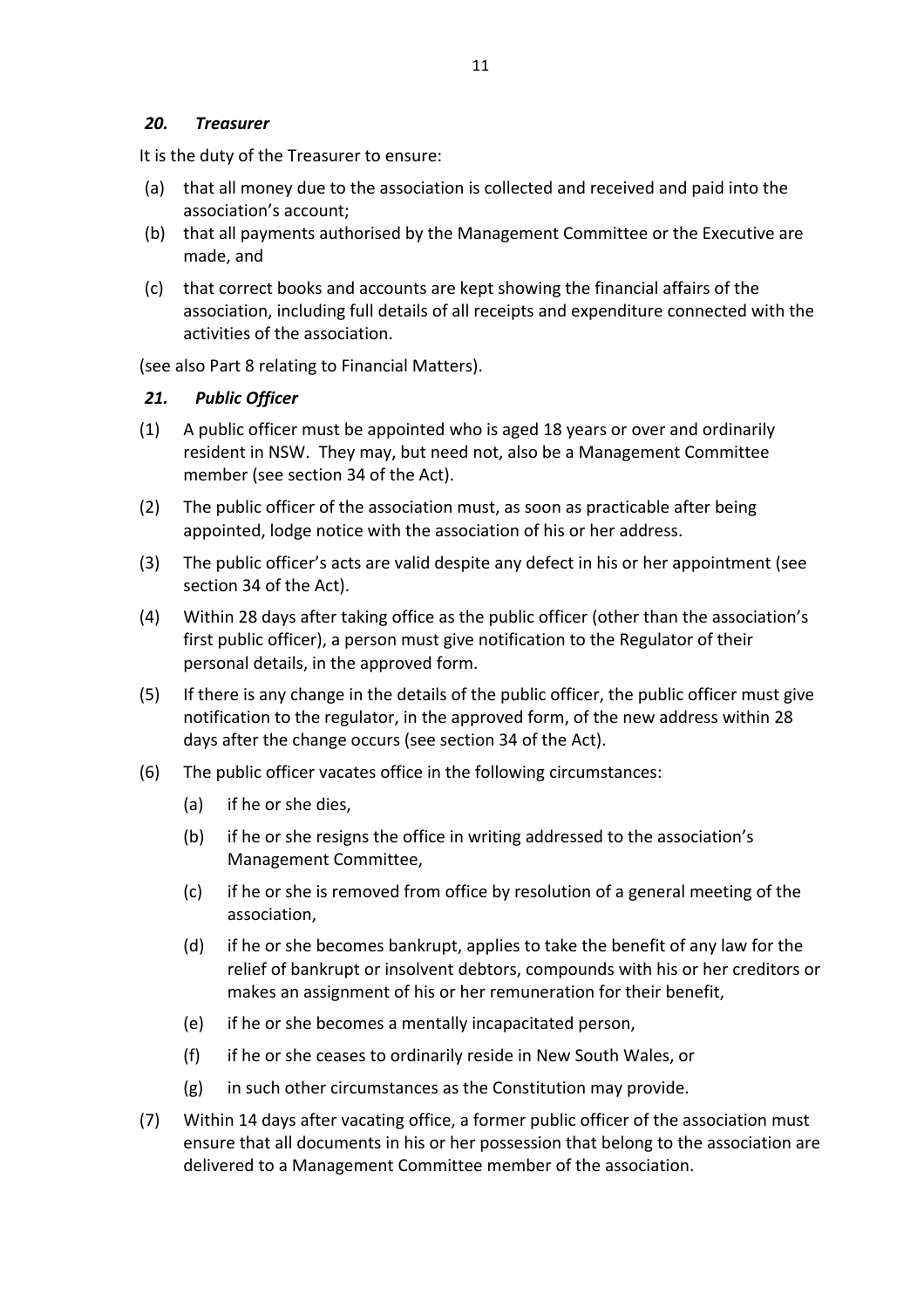- (8) The association's Management Committee must fill any vacancy in the office of public officer within 28 days after the vacancy arises (see section 35 of the Act).
- (9) The Public Officer is the official contact for the association, is an authorised signatory of the association<sup>12</sup> and may receive notices on behalf of the association.<sup>13</sup>

# *22. Spokesperson*

The President shall act as a spokesperson unless an alternate spokesperson has been appointed by the Management Committee or a general meeting. The spokesperson shall make statements in accordance with existing policy or, in an emergency where existing policy does not apply, following consultation with at least two members of the Executive. Management Committee members shall not otherwise make public statements on behalf of the association.

## *23. Chairperson*

At meetings of the Executive, Management Committee and at general meetings:

- (a) the President will act as chairperson, or
- (b) if the President is absent or unwilling to act, the Vice President will act as chairperson, or
- (c) failing the Vice President, such one of the remaining members as may be chosen by the members present at the meeting shall act as chairperson.

The chairperson shall encourage full balanced participation by all members present at the relevant meeting ensuring that adequate time is available for discussion on all agenda items, including strategic issues. The chairperson's decisions on matters of order shall be final.

## **Part 5 – Management Committee business**

# *24. Deemed application*

- (a) The members of the Management Committee must retire as at the end of the annual general meeting at which their 2 year term comes to an end, and those vacant positions are to be filled through election.
- (b) The outgoing Management Committee members are eligible for re-election.
- (c) Where another person applies for that same position in accordance with the procedures in clause 25; then members must vote in relation to the position at the relevant annual general meeting.
- (d) Subject to the other provisions of this Constitution (including those relating to resignation and removal of members) other than clause  $25(1)$ , for so long as no other person applies for election to that same position in accordance with the procedures in clause 25, the office bearer or ordinary member is deemed to have

 $\frac{12}{13}$  Section 36(1) of the Act.

Section  $34(6)(b)$  of the Act.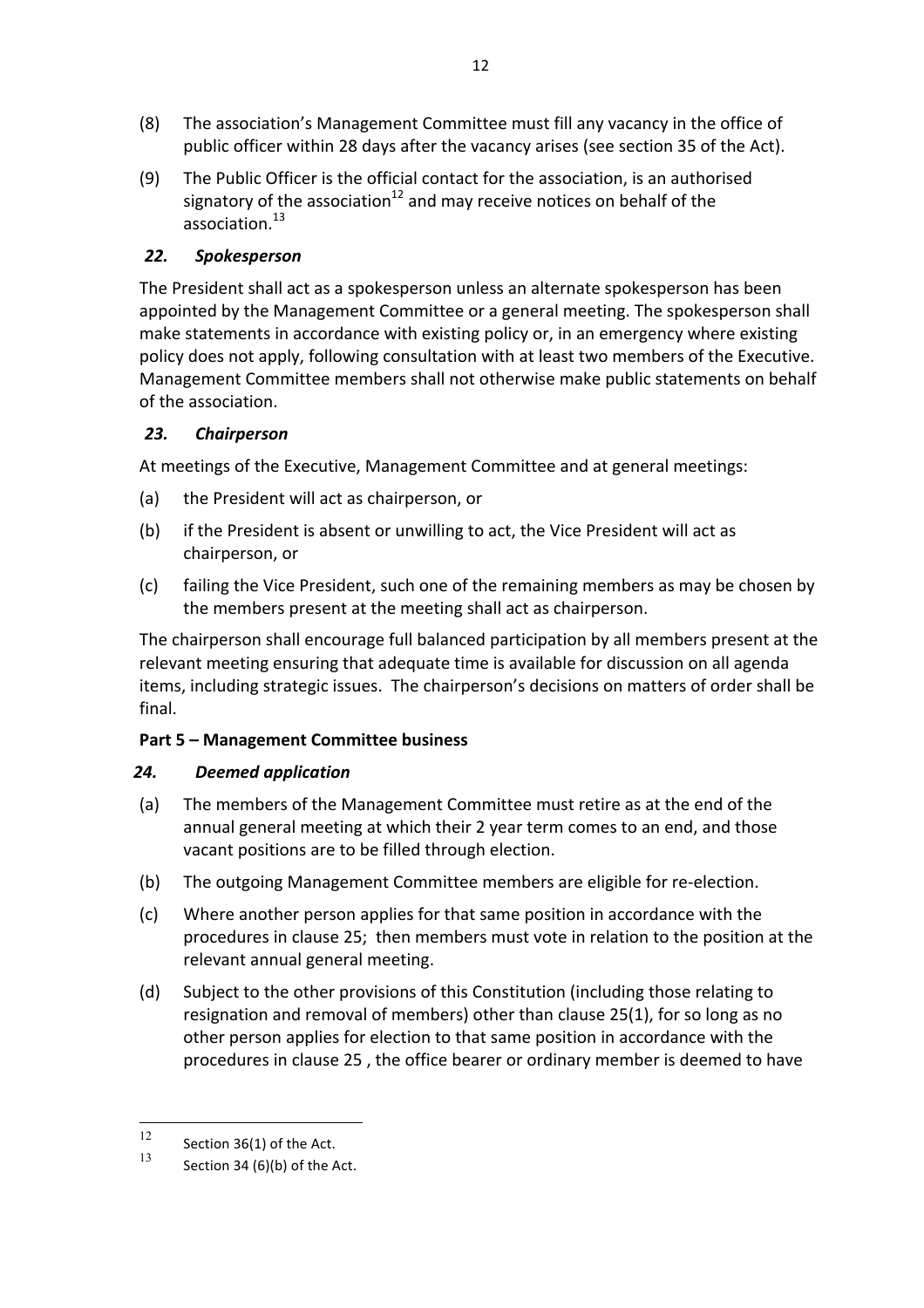re-applied and may continue in that position without a vote being held and be recorded as a member of the incoming Management Committee.

# *25. Election of Management Committee members*

- $(1)$  Subject to clause 24(e), applications from candidates for election at the annual general meeting to the various positions on the Management Committee which are open for election at that meeting:
	- (a) must be by current financial full members of the association;
	- (b) must be in any form (including electronic) as approved by the Executive from time to time, and
	- (c) must be delivered to the association by the method approved by the Executive from time to time but at least 7 days (or such other period as determined by the Management Committee and notified to members in the notice of annual general meeting $^{14}$ ) before the date fixed for the holding of the annual general meeting at which the election is to take place.
- (2) If insufficient applications which meet the above criteria are received to fill any specific position on the Management Committee, further applications may be received at the annual general meeting, provided that they meet the criteria in subclause  $(1)(a)$ .
- (3) If insufficient further applications are received, any vacant positions remaining on the Management Committee are taken to be casual vacancies.
- (4) If the number of applications received for any position is equal to or less than the number of vacancies to be filled, the persons applying are, subject always to a majority of the existing Executive being satisfied that the requirements in  $(1)(a)$  are met, deemed elected.
- (5) If the number of applications received for any position exceeds the number of vacancies to be filled, including where this occurs by virtue of any deemed nomination pursuant to clause 24, a vote is to be held.
- (6) The vote for the election of any members of the Management Committee is to be conducted at the annual general meeting in such usual and proper manner as the Management Committee may direct. This may be by electronic vote, secret ballot, or a show of hands, provided that if the manner selected requires members to vote before the annual general meeting, full details of the procedure to be followed and the names of all applicants and deemed applicants must be included in the notice of annual general meeting.

# *26. Casual vacancies*

 $(1)$  In the event of a casual vacancy occurring in any position on the Management Committee, the Management Committee may by majority decision appoint a full member to fill the vacancy and the member so appointed is to hold the office,

 $14$  If it is proposed that a method of voting be used that requires voting to commence or be concluded before the annual general meeting, then nominations will need to be made in sufficient time to be included in the notice of the AGM, together with full details of the voting procedure to be used.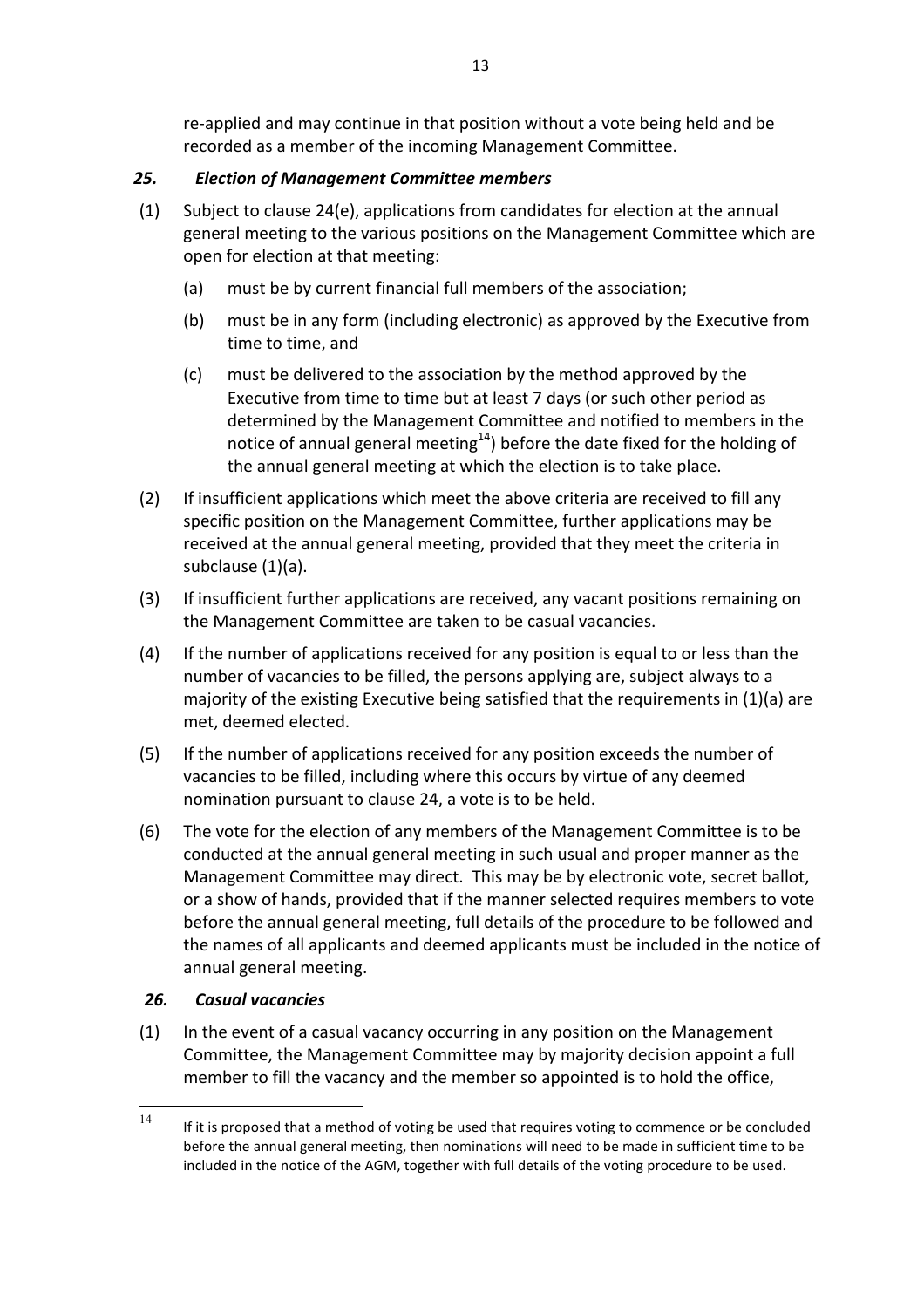subject to this Constitution, until the conclusion of the annual general meeting next following the date of the appointment.

- (2) A casual vacancy in the position of a member of the Management Committee occurs if the member:
	- (a) ceases to be a member of the association (including by death or resignation, or expulsion) or is suspended from membership, or
	- (b) becomes an insolvent under administration within the meaning of the Corporations Act 2001 of the Commonwealth, is prohibited from being a director of a company under Part 2D.6 (Disqualification from managing corporations) of the Corporations Act 2001 of the Commonwealth, is convicted of an offence requiring imprisonment.

## *27. Removal of Management Committee members*

- (1) The association in a general meeting may by special resolution (see clause 41) remove any member of the Management Committee from their position before the expiration of the member's term of office and may by special resolution appoint another person to fill the vacancy. .
- (2) If a member of the Management Committee to whom a proposed resolution referred to in clause (a) relates makes representations in writing to the Secretary or President (not exceeding a reasonable length) and requests that the representations be notified to the members of the association, the Secretary or the President may send a copy of the representations to each member of the association or, if the representations are not so sent, the member is entitled to require that the representations be read out at the meeting at which the resolution is considered.
- (3) The Management Committee may in its absolute discretion at any time by a resolution by a simple majority of members remove any Committee member from their position.
- (4) The grounds on which a Committee member may be removed include behaviour which could bring the association into disrepute or which is inconsistent with the aims, works or objectives of the association (for example, material breach of this Constitution or the association's current policies or procedures, including but not limited to: failure to attend more than three consecutive meetings or provide three consecutive reports without valid cause or Management Committee permission, or failure to carry out their role to a satisfactory standard).

## *28. Management Committee meetings and quorum*

- (1) Following each Annual General Meeting, the Executive will arrange dates and times for the Management Committee meetings for the next twelve months. The Management Committee must meet at least every second month at such place and time as the Management Committee may determine.
- (2) Additional meetings of the Management Committee may be convened by any member of the Management Committee on reasonable notice.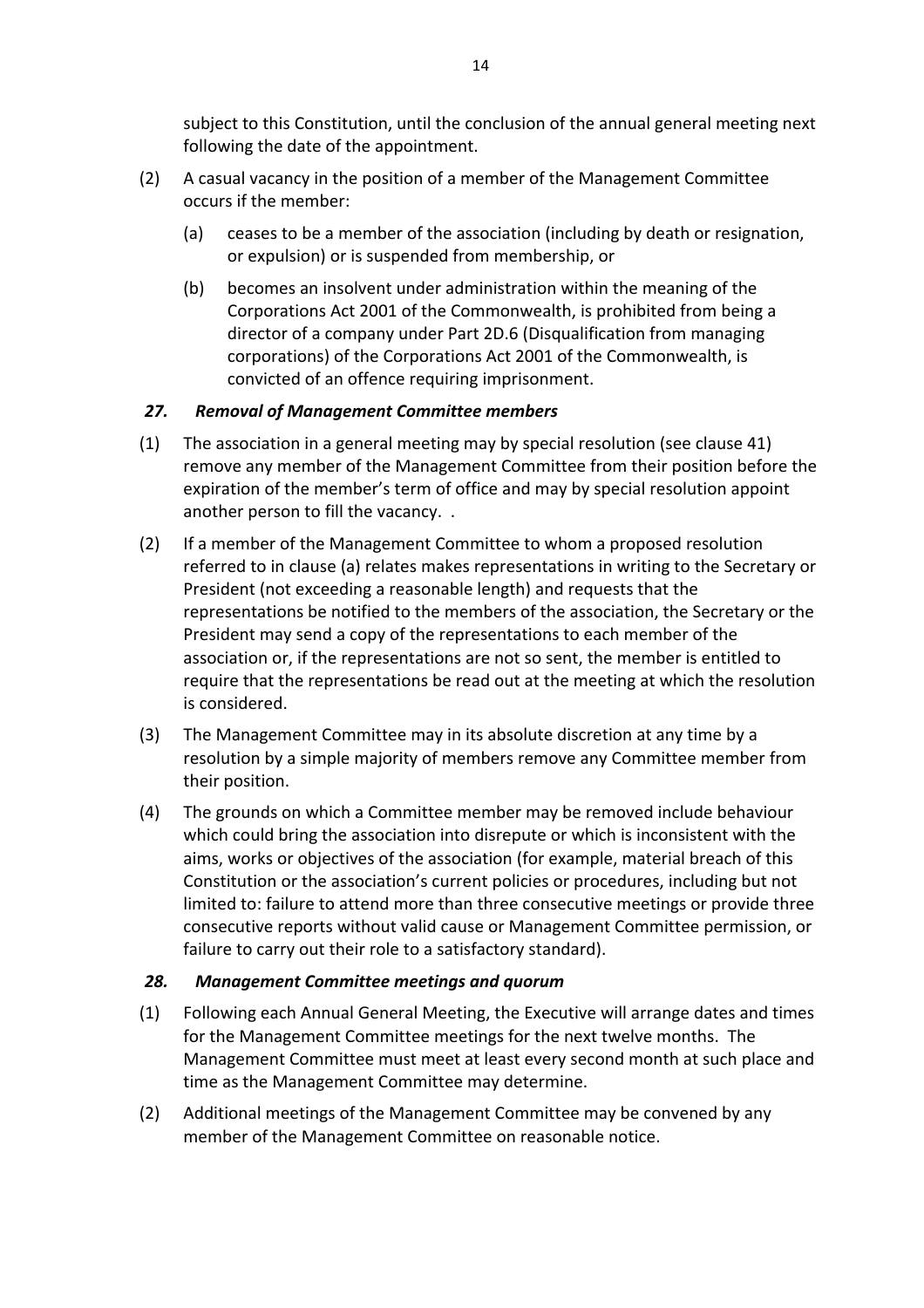- (3) Oral or written notice of a meeting of the Management Committee must be given by the secretary to each member of the Management Committee at least 48 hours (or such other shorter period as may be agreed by a majority of members of the Management Committee) before the time appointed for the holding of the meeting.
- (4) Notice of a meeting given under subclause  $(3)$  must specify the general nature of the business to be transacted at the meeting and no business other than that business is to be transacted at the meeting, except as agreed by a majority of the Management Committee members present at the meeting.
- (5) A quorum for the transaction of the business of a meeting of the Management Committee is three persons, each being a financial member and an office-bearer, and at least one of the three must be the President or the Vice-President.
- (6) No business is to be transacted by the Management Committee unless a quorum is present and if, within half an hour of the time appointed for the meeting, a quorum is not present, the meeting is to stand adjourned to the same place and at the same hour of the same day in the following week.
- (7) If at the adjourned meeting a quorum is not present within half an hour of the time appointed for the meeting, the meeting is to be dissolved.
- (8) Management Committee members are not entitled to vote or carry out functions of the association unless they are current financial members and any money due and payable by them to the association has been paid.

## *29. Management Committee meeting procedures*

- (1) A Management Committee meeting may be held at 2 or more venues using any technology that gives each of the Management Committee members a reasonable opportunity to participate (see section 30 of the Act) and to hear all other participants<sup>15</sup>. Where voting cannot be taken on a show of hands (for example, because participants cannot see each other if the meeting is held by telephone and not video conference), voting may be by email or SMS to either the Secretary, President or Vice President (as may be nominated from time to time).
- (2) A chairperson will be appointed and act in accordance with clause 23.
- (3) If:
	- (a) a Management Committee member has a direct or indirect interest in a matter being considered or about to be considered at a Management Committee meeting, and
	- (b) the interest appears to raise a conflict with the proper performance of the Management Committee member's duties in relation to the consideration of the matter,

the Management Committee member must, as soon as possible after the relevant facts have come to their knowledge, disclose the nature of the interest at a

<sup>&</sup>lt;sup>15</sup> See also clause 22 of the Model Constitution in Schedule 1 to the Regulations. A committee member who participates in a committee meeting using that technology is taken to be present at the meeting and, if the member votes at the meeting, is taken to have voted in person.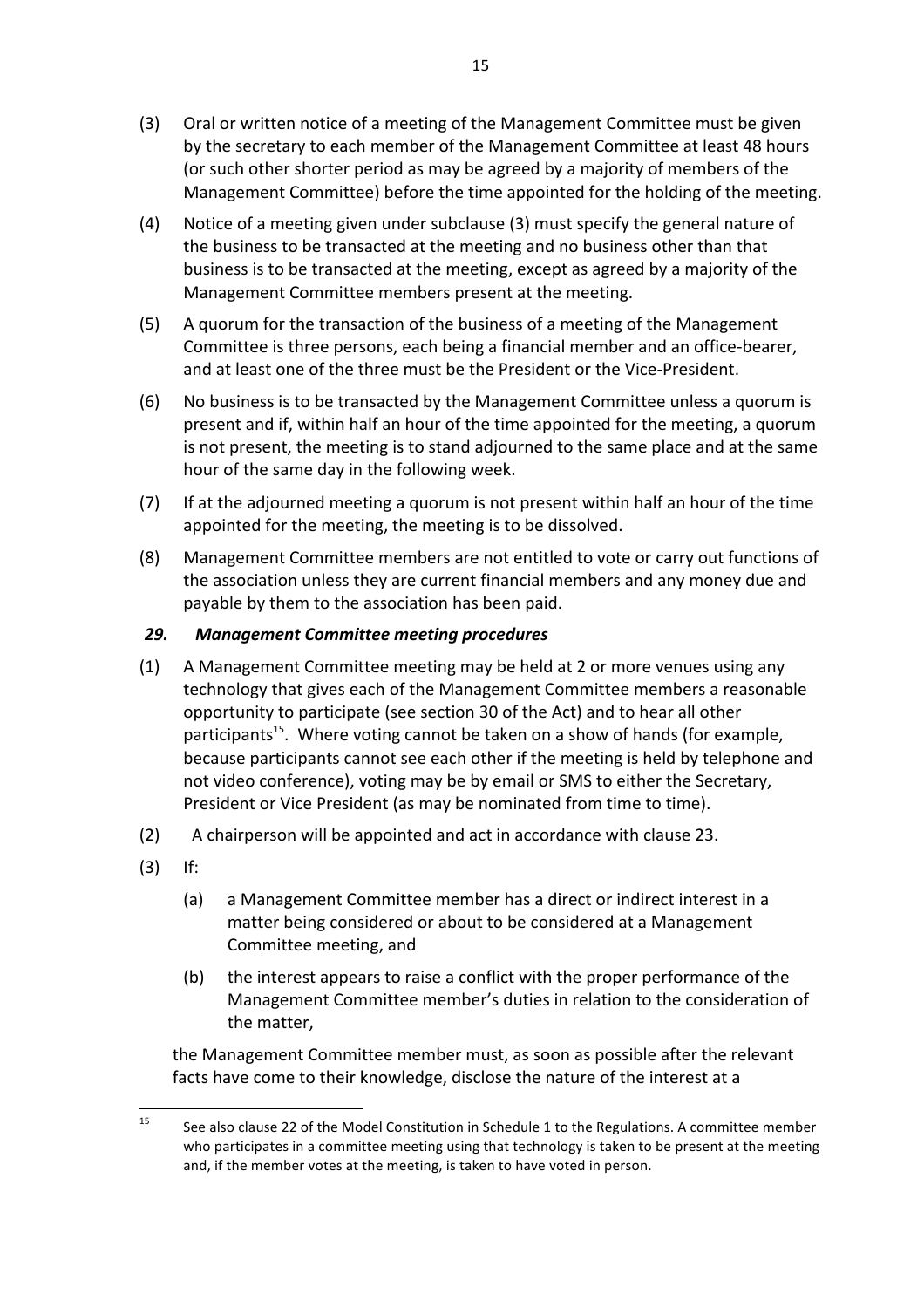16

- (4) A disclosure by a Management Committee member at a Management Committee meeting that they:
	- (a) are a member, or in the employment, of a specified company or other body, or
	- $(b)$  are a partner, or is in the employment, of a specified person, or
	- (c) have some other specified interest relating to a specified company or other body or to a specified person,

is a sufficient disclosure of the nature of the interest in any matter relating to that company or other body or to that person that may arise after the date of the disclosure and that is required to be disclosed (see section 31 of the Act).

- (5) After a Management Committee member has disclosed the nature of an interest in any matter, the Management Committee member must not, unless a majority of the Management Committee otherwise determines:
	- (a) be present during any deliberation of the Management Committee or any subcommittee or advisory committee with respect to the matter, or
	- (b) take part in any decision of the Management Committee, subcommittee or advisory committee with respect to the matter.
- (6) For the purposes of the making of a determination by the Management Committee, a Management Committee member who has a direct or indirect interest in a matter to which the disclosure relates must not, unless the Management Committee otherwise determines:
	- (a) be present during any deliberation of the Management Committee for the purpose of making the determination, or
	- (b) take part in the making by the Management Committee of the determination.
- (7) A contravention of this section does not invalidate any decision of the Management Committee (see section 31 of the Act).

# *30. Ordinary members of the Management Committee*

- (1) The Management Committee may from time to time determine specific roles and responsibilities for each ordinary member of the Management Committee whether for the purpose of carrying out finite projects or for continuing activities. The ordinary members may be titled 'Portfolio Officers' or any other title agreed by the Management Committee from time to time.
- (2) Any current descriptions and expectations for those ordinary members will be provided with the notice for each Annual General Meeting.

 $16$  See clause 46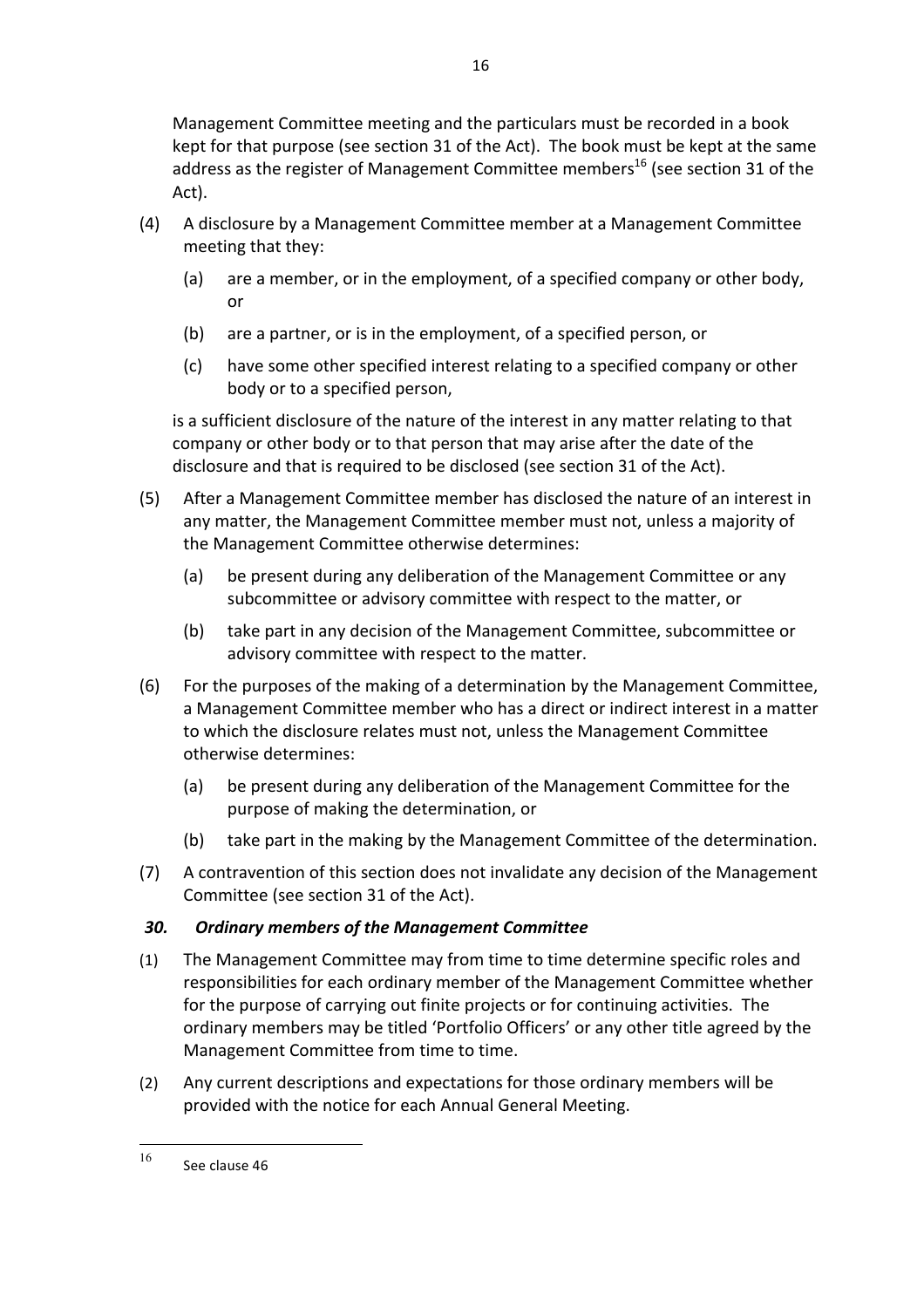## *31. Sub- committees and Advisory committees17*

- (1) The Management Committee may, by a majority resolution, appoint subcommittees or advisory committees consisting of such member or members of the association as the Management Committee thinks fit. The Management Committee and such sub-committees or advisory committees may co-opt or seek pro bono advice from non - member experts as they see fit. Where expert advice would involve a cost to the association it must be approved by the Management Committee.
- (2) The Management Committee may, by a majority resolution, delegate to one or more sub-committees or advisory committees the exercise of such of the functions of the Management Committee as are specified in the resolution or instrument of delegation, but cannot delegate:
	- (a) this power of delegation, or
	- (b) a function which is a duty imposed on the Management Committee by the Act or by any other law.
- (3) A function which has been delegated to a sub-committee under this clause may, while the delegation remains unrevoked, be exercised from time to time by the subcommittee in accordance with the terms of the delegation.
- (4) A delegation under this clause may be made subject to such conditions or limitations as to the exercise of any function, or as to time or circumstances, as may be specified in the instrument of delegation.
- (5) Despite any delegation under this clause, the Management Committee may continue to exercise any function delegated.
- (6) Any act or thing done by a sub-committee or advisory committee acting in the exercise of a delegation under this clause has the same force and effect as it would have if it had been done by the Management Committee, provided however that nothing in this clause restricts the Management Committee from overturning a decision of a sub- committee or advisory committee.
- (7) The Management Committee may, by instrument in writing, revoke wholly or in part any delegation under this clause, whereupon the relevant subcommittee or advisory committee is immediately terminated.
- (8) A sub-committee or advisory committee may hold meetings from time to time as they think proper, in accordance with the meeting procedures described in clause 29 and any directions of the Management Committee from time to time, and shall report to the Management Committee.

## *32. Voting and decisions*

(1) Except as otherwise provided in this Constitution, questions arising at a meeting of the Management Committee, the Executive and any sub-committee or advisory committee appointed by the Management Committee are to be determined by a

 $17$  See clause 23 of the Model Constitution in Schedule 1 to the Act.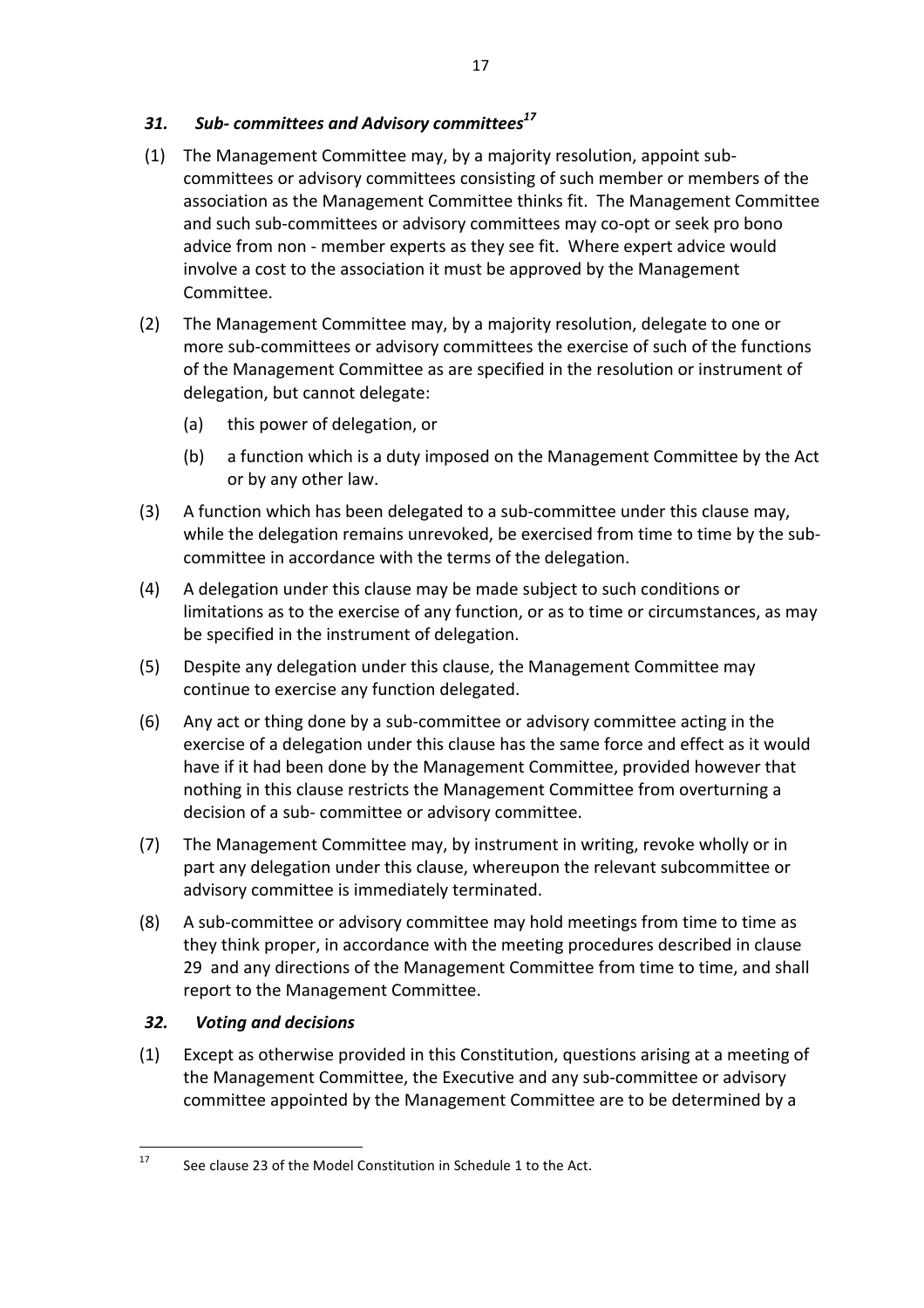majority of the votes of members of the members of that body present at the meeting, and the body may act despite any vacancy existing.

- (2) Each member present at such a meeting (including the person presiding at the meeting) is entitled to one vote but, in the event of an equality of votes on any question, the chairperson may exercise a second or casting vote.
- (3) A Committee may pass a resolution without a meeting being held if a majority of Committee members send an email or SMS to either the Secretary, President or Vice President (as may be nominated from time to time) confirming that they approve the resolution. The resolution is passed on the date the majority vote is reached. This procedure should not be used other than for simple resolutions which require minimal discussion.
- (4) Any act or thing done, or purporting to have been done, by the Management Committee, the Executive, or by a sub-committee or advisory committee appointed by the Management Committee, is valid and effectual despite any defect that may afterwards be discovered in the appointment or qualification of any member of the relevant body.
- (5) Nothing in this clause restricts the power of the Management Committee to control and manage the affairs of the association, except those required by the Act to be exercised by general meeting, and all decisions of the Executive, and any subcommittee or advisory committee, are subject to the final decision of the Management Committee on the issue.

## **Part 6 - General meetings**

*Note: Schedule 1, clause 8 of the Act provides that an association's constitution is to address* the intervals between general meetings of the association's members and the *manner of calling general meetings.* 

## *33. Annual general meetings - holding of*

- (1) The association must hold its first annual general meeting within 18 months after its registration under the Act.
- (2) The association must hold its subsequent annual general meetings:
	- (a) within 6 months after the close of the association's financial year, or
	- (b) within such later time as may be allowed or prescribed by the Regulation.

The annual general meeting shall where possible be held to coincide with the association's conference.

(3) A general meeting may be held at 2 or more venues using any technology that gives each of the association's members a reasonable opportunity to participate (see section 37 of the Act).  $^{18}$  A member who participates in a general meeting using that

<sup>&</sup>lt;sup>18</sup> Section 37(3) of the Act: If the association's constitution so provides, a general meeting may be held at 2 or more venues using any technology that gives each of the association's members a reasonable opportunity to participate. See also clause 37 of the Model Constitution in Schedule 1 to the Regulations.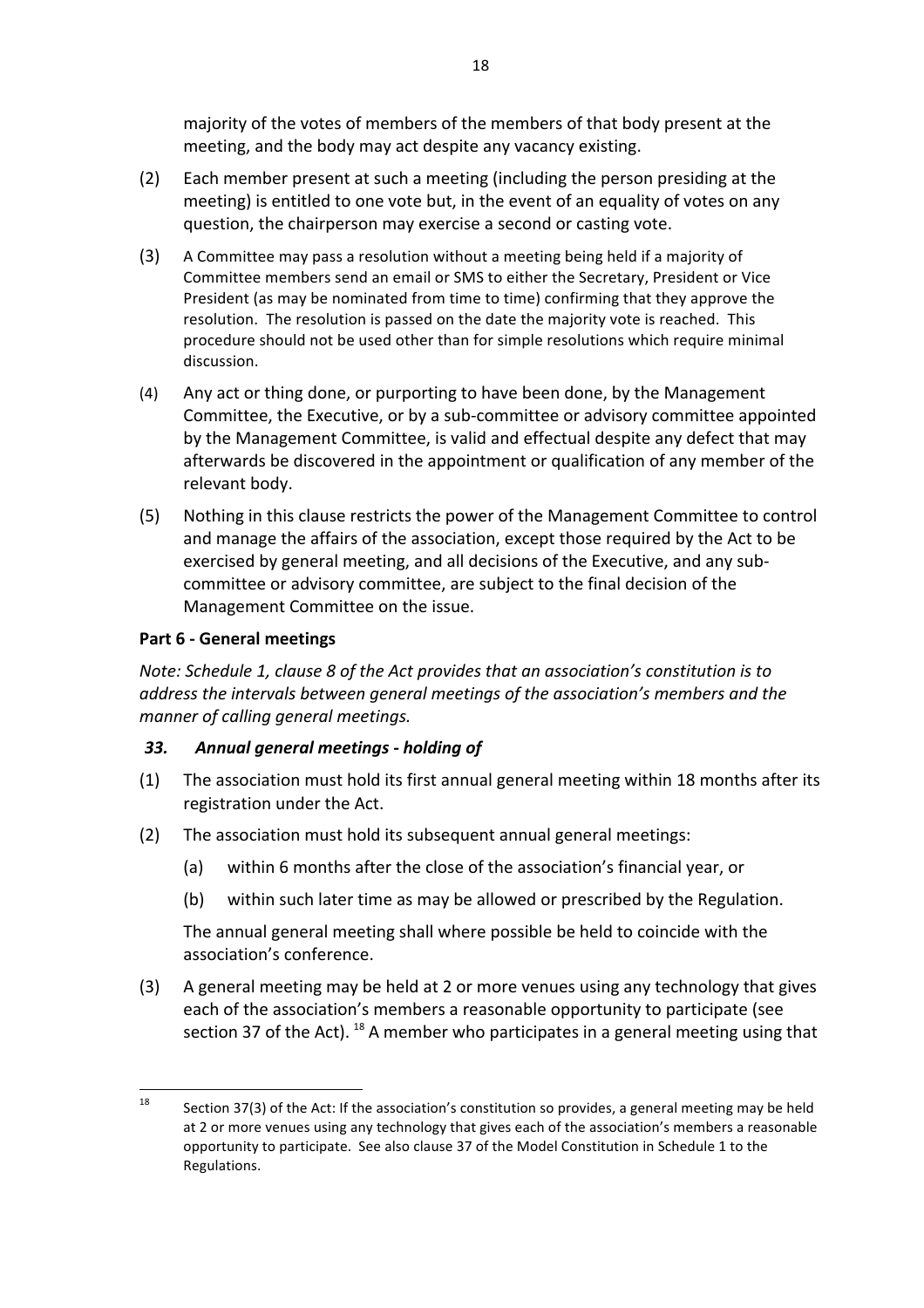technology is taken to be present at the meeting and, if the member votes at the meeting, is taken to have voted in person.

# *34. Annual general meetings - calling of and business at*

- $(1)$  The annual general meeting of the association is, subject to the Act, to be convened on such date and at such place and time as the Management Committee thinks fit.
- (2) In addition to any other business which may be transacted at an annual general meeting, the business of an annual general meeting is to include the following:
	- (a) to confirm the minutes of the last preceding annual general meeting and of any special general meeting held since that meeting,
	- (b) to receive from the Management Committee reports on the activities of the Regional Chapters and the association generally during the last preceding financial year,
	- (c) to elect Management Committee members to fill any vacant positions,
	- (d) to receive and consider any financial statement or report required to be submitted to members under the Act. $^{19}$
- (3) An annual general meeting must be specified as such in the notice convening it.

# *35. Special general meetings - calling of*

- (1) The Management Committee may, whenever it thinks fit, convene a special general meeting of the association.
- (2) The Management Committee must, on the requisition in writing of:
	- (a) at least 5 per cent of the total number of members, or
	- (b) 3 Management Committee members,

(each, a 'requisition of members'), convene a special general meeting of the association.

- (3) A requisition of members for a special general meeting<sup>20</sup> must be in writing (including electronic form) and:
	- (a) must state the purpose or purposes of the meeting, and
	- (b) must be signed by the members making the requisition, and
	- (c) must be lodged with the Secretary, and
	- (d) may consist of several documents in a similar form, each signed by one or more of the members making the requisition.
- (4) If the Management Committee fails to convene a special general meeting to be held within 1 month after the date on which a requisition of members for the meeting is lodged with the secretary, any one or more of the members who made the

 <sup>19</sup>

see clause 57<br>20 Clause 27(6) of the Model Constitution in Schedule 1 to the Regulations permits a requisition in electronic form and permits a signature to be transmitted, and a requisition to be lodged, by electronic means.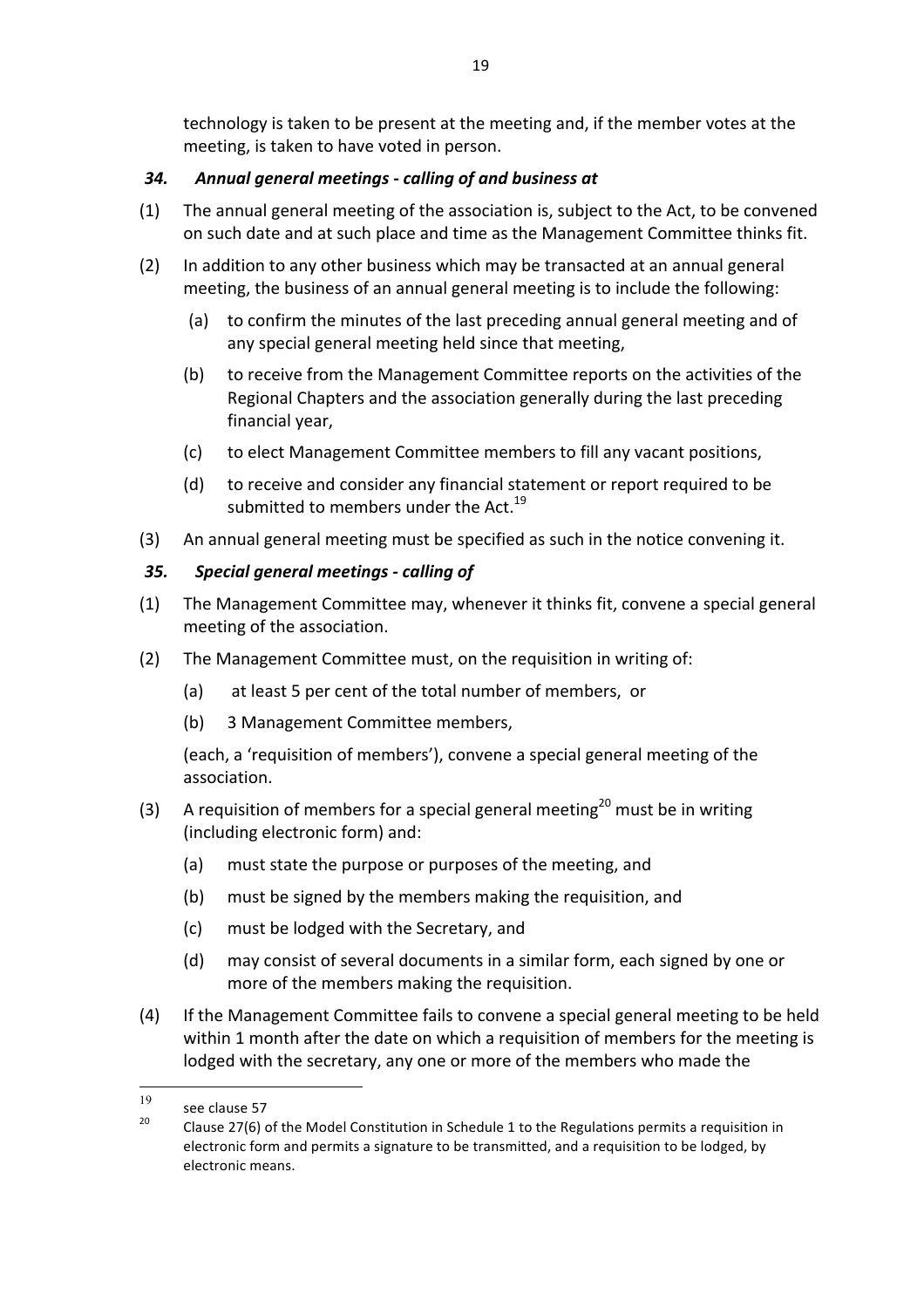requisition may convene a special general meeting to be held not later than 3 months after that date.

(5) A special general meeting convened by a member or members as referred to in subclause (4) must be convened as nearly as is practicable in the same manner as general meetings are convened by the Management Committee.

## *36. Notice*

*Note: Schedule 1, clause 9 of the Act provides that an association's constitution is to address* the time within which, and the manner within which, notices of general *meetings and notices of motion are to be given, published or circulated.* 

- $(1)$  Except if the nature of the business proposed to be dealt with at a general meeting requires a special resolution of the association, the secretary must, at least 14 days before the date fixed for the holding of the general meeting, give a notice to each member specifying the place, date and time of the meeting and the nature of the business proposed to be transacted at the meeting.
- (2) If the nature of the business proposed to be dealt with at a general meeting requires a special resolution of the association, the secretary must, at least 21 days before the date fixed for the holding of the general meeting, cause notice to be given to each member specifying, in addition to the matter required under subclause  $(1)$ , the intention to propose the resolution as a special resolution.
- (3) No business other than that specified in the notice convening a general meeting is to be transacted at the meeting except, in the case of an annual general meeting, business which may be transacted under clause 34.
- (4) A member desiring to bring any business before a general meeting may give notice in writing of that business to the secretary who must include that business in the next notice calling a general meeting given after receipt of the notice from the member.

## 37. Quorum for general meetings

*Note: Schedule 1, clause 10 of the Act provides that an association's constitution is to address the auorum and procedure at aeneral meetings of the association's members, and* whether members are entitled to vote by proxy at general meetings

- (1) No item of business is to be transacted at a general meeting unless a quorum of members entitled under this Constitution to vote is present during the time the meeting is considering that item.
- (2) Five members present in person or by proxy (being members entitled under this Constitution to vote at a general meeting) constitute a quorum for the transaction of the business of a general meeting.
- (3) If within half an hour after the appointed time for the commencement of a general meeting a quorum is not present, the meeting:
	- (a) if convened on the requisition of members, is to be dissolved, and
	- (b) in any other case, is to stand adjourned to the same day in the following week at the same time and (unless another place is specified at the time of the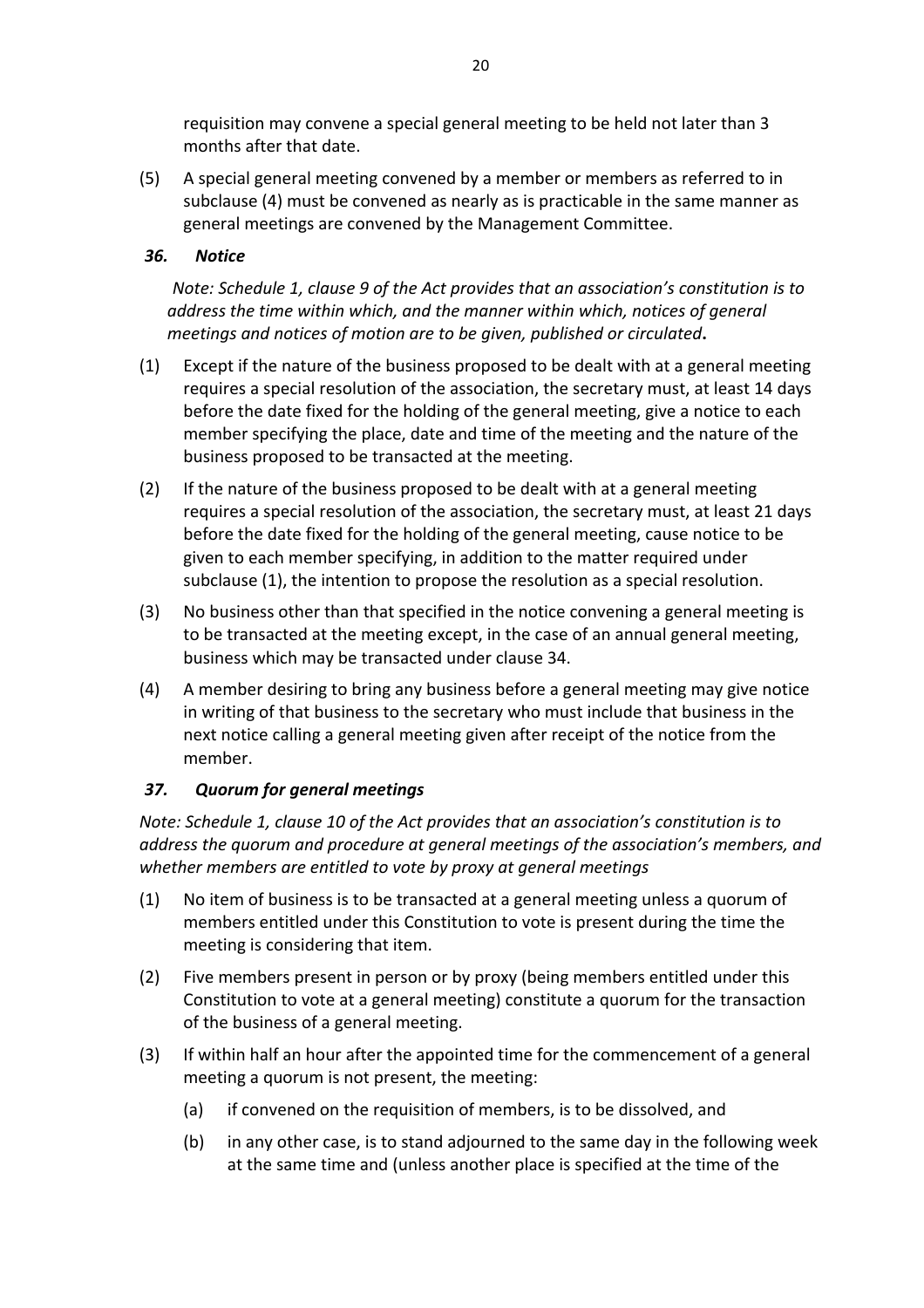adjournment by the Chairperson at the meeting or communicated by written notice to members given before the day to which the meeting is adjourned) at the same place.

(4) If at the adjourned meeting a quorum is not present within half an hour after the time appointed for the commencement of the meeting, the members present (being at least 3) are to constitute a quorum.

## *38. Adjournment*

- (1) The chairperson of a general meeting at which a quorum is present may, with the consent of the majority of members present at the meeting, adjourn the meeting from time to time and place to place, but no business is to be transacted at an adjourned meeting other than the business left unfinished at the meeting at which the adjournment took place.
- (2) If a general meeting is adjourned for 14 days or more, the public officer must give written or oral notice of the adjourned meeting to each member of the association stating the place, date and time of the meeting and the nature of the business to be transacted at the meeting.
- $(3)$  Except as provided in subclauses  $(1)$  and  $(2)$ , notice of an adjournment of a general meeting or of the business to be transacted at an adjourned meeting is not required to be given.

#### *39. General Meeting procedures*

- (1) Rules for the proper administration of meetings or business which are not inconsistent with the Act or this Constitution may be made, repealed or amended by the Management Committee from time to time, including rules as to electronic or direct voting by members at general meetings.<sup>21</sup>
- (2) Such rules need not be approved by a general meeting but may be ratified, disallowed or amended by an ordinary resolution at a general meeting if a resolution to that effect is put to the meeting.
- (3) Members must be notified at least 7 days before any such procedural change may come into effect, which notification may be by way of notice on the association's website.

#### *40. Making of decisions*

(1) Resolutions of which prior notice has been given to members in accordance with clause 36 and which the Management Committee reasonably believes do not require discussion at a general meeting may be voted on by electronic vote, or at a general meeting by direct vote. The Management Committee's decision on this point shall be final.

<sup>&</sup>lt;sup>21</sup> Clause 37of the Model Constitution in Schedule 1 of the Regulations allow a general meeting to be held at 2 or more venues using any technology approved by the committee that gives each of the association's members a reasonable opportunity to participate and clause 32 allows electronic votes to be counted as determined by the Management Committee.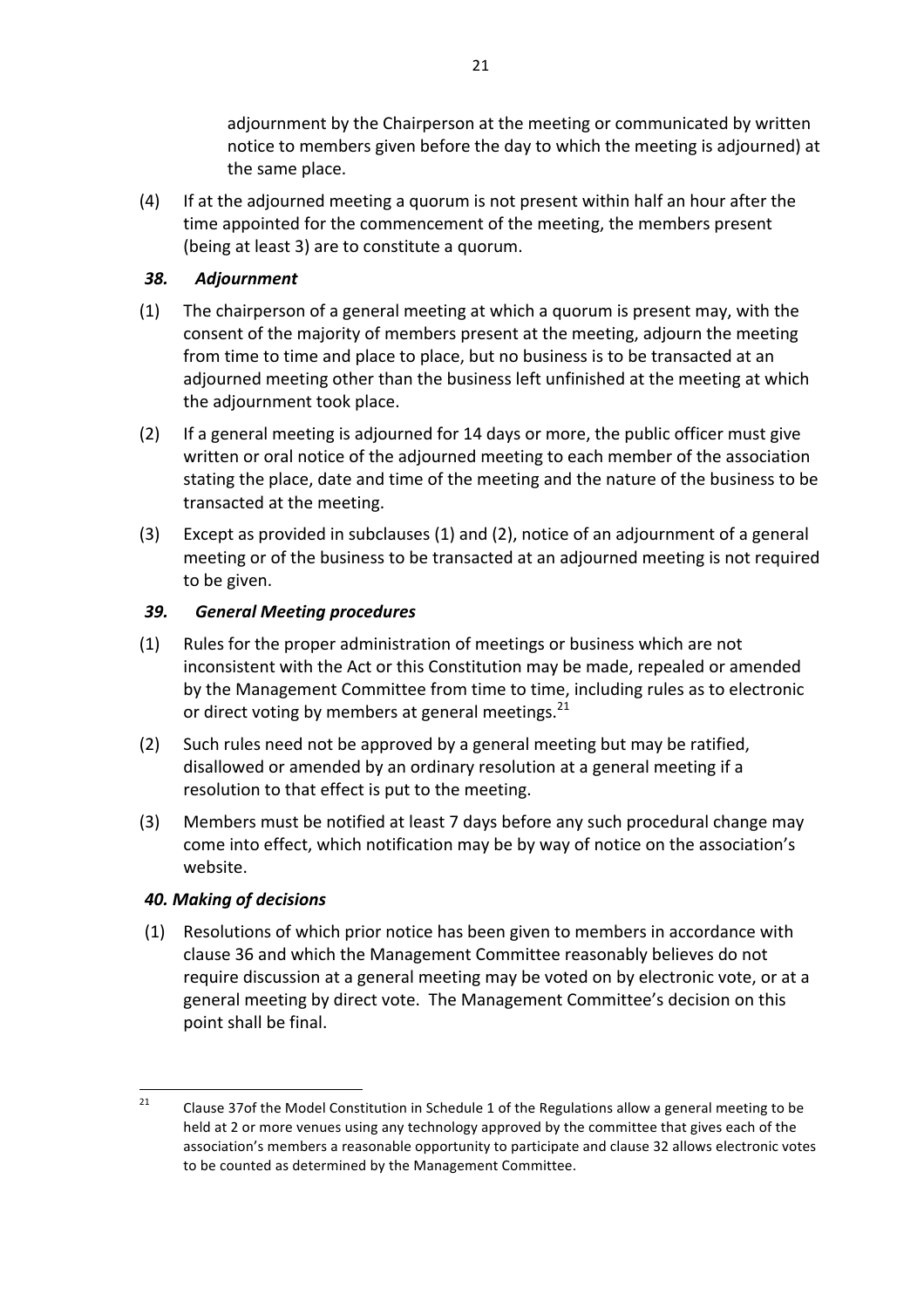- (2) Votes must be given personally or, where permitted at the meeting, by proxy (in accordance with clause 43). A question arising at, or resolution put to, a general meeting of the association is to be determined, in accordance with any rules made under clause 39, by either:
	- (a) a show of hands or any corresponding method that the Management Committee may determine<sup>22</sup>, or
	- (b) if on the motion of the chairperson or if 3 or more members present at the meeting request that the question should be determined by a poll or written ballot-a poll/written ballot. The chairperson shall require a poll or written ballot on a resolution where he or she believes that, having regard to the proxies received, the result may differ from that obtained on a show of hands, and may require a poll or written ballot after a show of hands has taken place if the chairperson believes the vote is sufficiently close to warrant the taking of a poll or written ballot.
- $(3)$  If the question is to be determined by a show of hands, a declaration by the chairperson that a resolution has, on a show of hands, been carried or carried unanimously or carried by a particular majority or lost, or an entry to that effect in the minute book of the association, is evidence of the fact without proof of the number or proportion of the votes recorded in favour of or against that resolution.
- (4) If the question is to be determined by a written ballot, the ballot is to be conducted in accordance with the directions of the chairperson.
- (5) If the question is to be determined by electronic vote or solely by direct vote, the votes shall be counted in accordance with the Management Committee's rules from time to time on such type of voting, and a declaration by the President that a resolution has been carried or carried by a particular majority or lost, or an entry to that effect in the minute book of the association, is evidence of the fact without proof of the number or proportion of the votes recorded in favour of or against that resolution.

## *41. Resolutions*

(1) Subject to the Act,<sup>23</sup> a resolution is passed by the association as an **ordinary** *resolution*:

- (b) in a postal or electronic ballot conducted by the association,
- if it is supported by more than half of the votes cast by members of the association who, under the association's constitution, are entitled to vote on the proposed resolution.

<sup>&</sup>lt;sup>22</sup> Clause 32 of the Model Constitution in Schedule 1 to the Regulations allows electronic votes to be counted as determined by the Management Committee.<br>
Section 38 of the Act sets out the requirements for an ordinary resolution as follows:

<sup>(1)</sup> A resolution is passed by an association as an *ordinary resolution*:

<sup>(</sup>a) at a general meeting of the association, or

<sup>(2)</sup> A postal or electronic ballot referred to in subsection (1) (b) may only be conducted in relation to resolutions of a kind that the association's constitution permits to be voted on by means of a postal or electronic ballot and, if conducted, must be conducted in accordance with the regulations.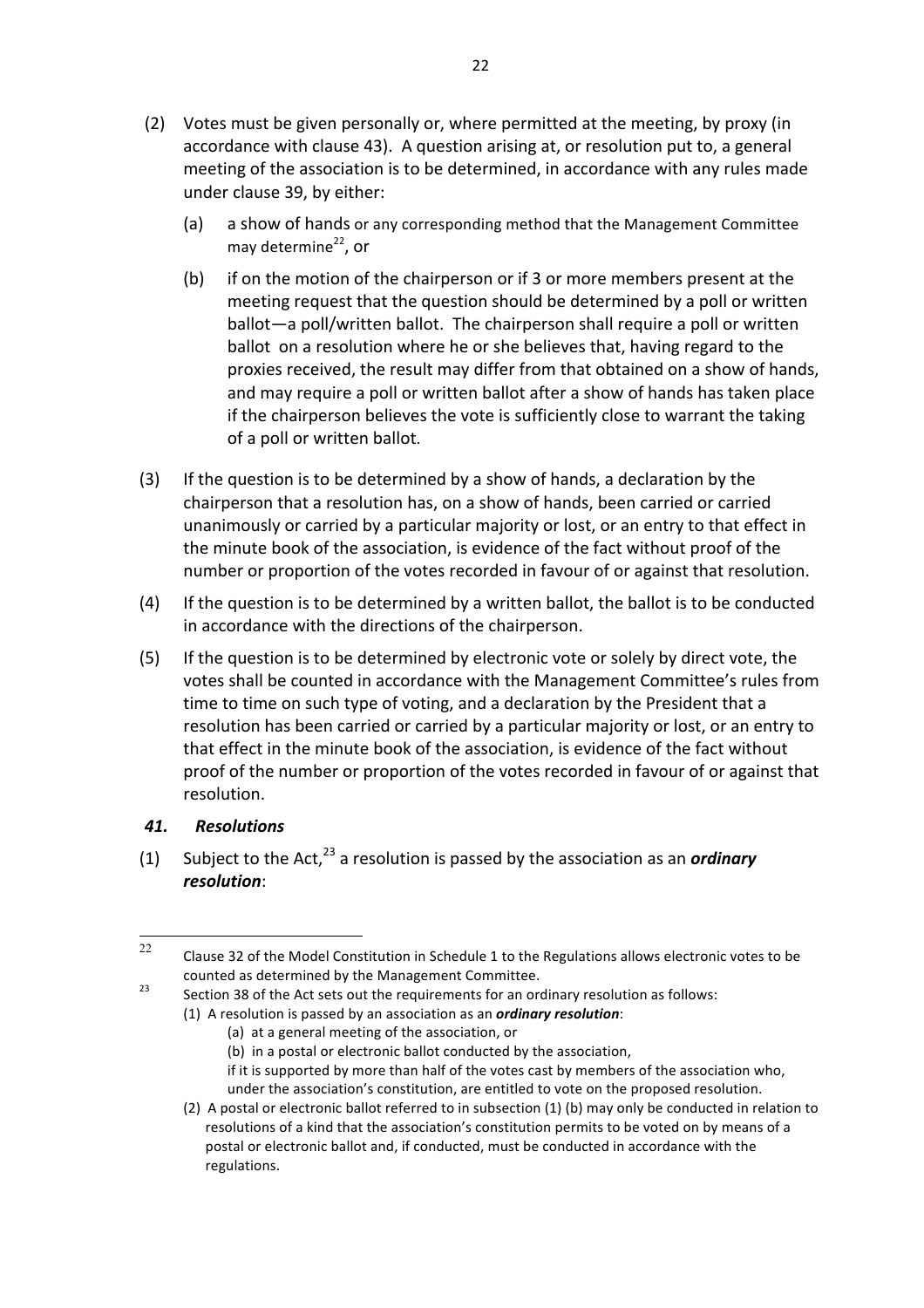- (a) at a general meeting of the association, or
- (b) in an electronic or direct vote ballot conducted by the association, or
- (c) by resolution in writing signed by members in counterparts (that is, in the form of separate documents signed by individual members),

if it is supported by more than half of the votes cast by those members of the association who are entitled to vote on the proposed resolution.

- (2) A special resolution shall be passed by the association:
	- (a) in accordance with the requirements of the Act from time to time, including where required by the Act (for example, any amendment of the name or objects of the association or of this Constitution<sup>24</sup>). Section 39 of the Act currently reads as follows:

#### *"39 Voting on special resolutions*

- *(1) A resolution is passed by an association as a special resolution:*
	- *(a)* at a meeting of the association of which notice has been given to *its* members no later than 21 days before the date on which the *meeting is held, or*
	- *(b) in a postal or electronic ballot conducted by the association, or*
	- *(c) in such other manner as the Secretary may direct,*

*if* it is supported by at least three-quarters of the votes cast by *members of the association who, under the association's constitution, are entitled to vote on the proposed resolution.* 

- *(2)* A notice referred to in subsection (1) (a) must include the terms of the resolution and a statement to the effect that the resolution is *intended to be passed as a special resolution.*
- *(3) A postal or electronic ballot referred to in subsection (1) (b) may only be conducted in relation to resolutions of a kind that the association's constitution permits to be voted on by means of a postal or electronic ballot and, if conducted, must be conducted in accordance with the regulations.*
- *(4)* A direction under subsection (1) (c) may not be given unless the *Secretary* is satisfied that, in the circumstances, it is impracticable to *require* votes to be cast in the manner provided by subsection (1) (a) *or (b)."*
- (b) where the Act does not require a special resolution in accordance with the Act's definition of a special resolution, the Executive may in its discretion determine that a resolution should still be put to members as a special

<sup>&</sup>lt;sup>24</sup> see Section 10 of the Act. The Act also requires the following issues to be voted on as special resolutions: voluntary winding up (s 62) and consequent disposal of assets (s 64), cancellation of registration (s 72) and consequent distribution of assets (s 75), transfer of registration to another jurisdiction (s 78).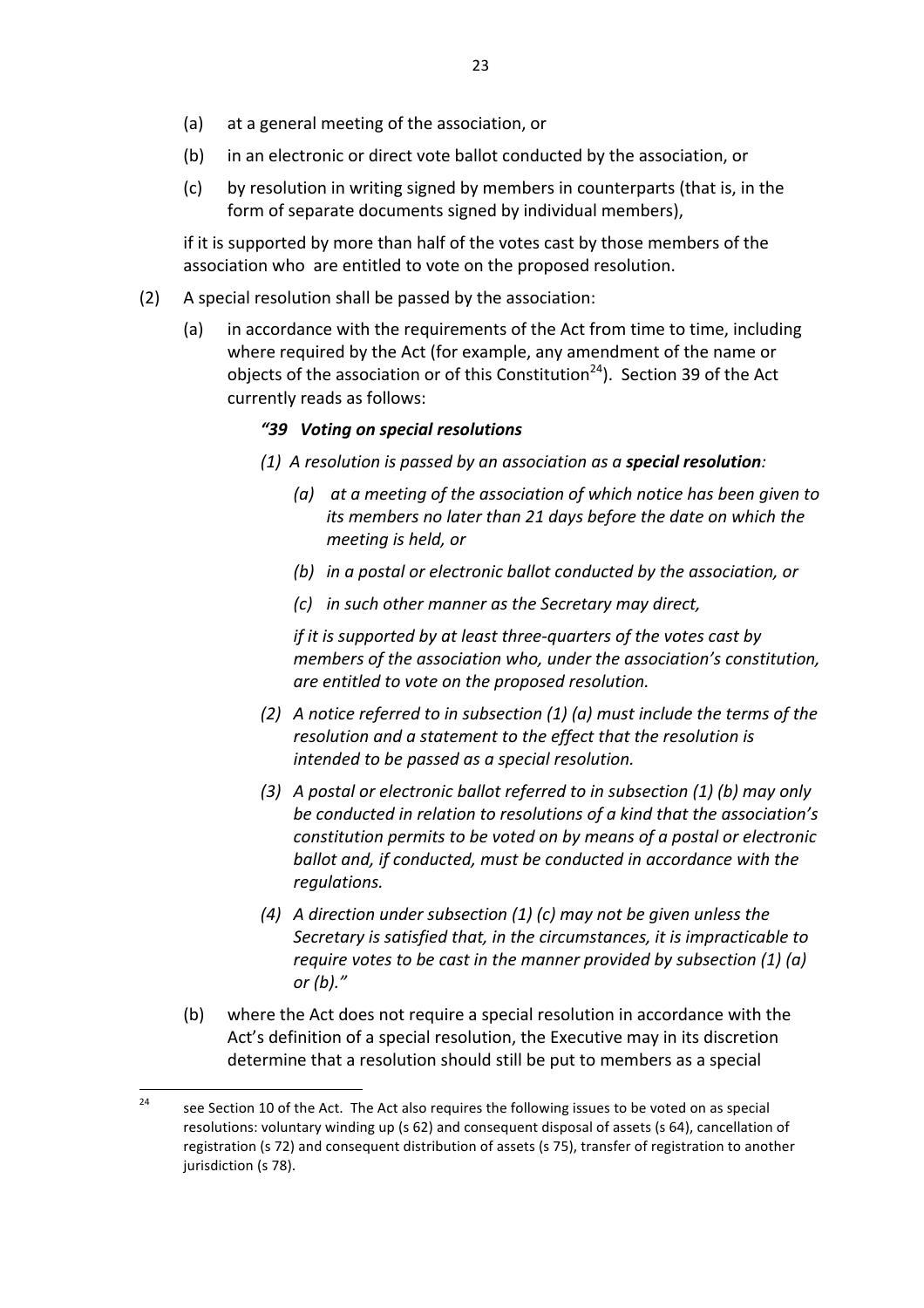resolution. In such a case, a special resolution may be passed either in accordance with paragraph (a) of this subclause or:

- (i) by direct votes in favour of the resolution supported by at least threequarters of the direct votes cast by members of the association who are entitled to vote on the proposed resolution; or
- (ii) by resolution in writing signed by at least three-quarters of the votes cast by members of the association who are entitled to vote on the proposed resolution and who give their resolution in writing. The resolution may be in counterparts (that is, in the form of separate documents signed by individual members).
- (3) In relation to proceedings of the Management Committee, the Executive, or any subcommittee or advisory committee,
	- (a) an ordinary resolution shall be a resolution of a majority of members of that body voting on the resolution (and who are entitled to vote), and
	- (b) a special resolution shall be a resolution of three quarters of the members of that body voting on the resolution (and who are entitled to vote).

## *42. Chairperson and Voting*

- (1) A chairperson will be appointed and act at a general meeting in accordance with clause 23.
- (2) Subject to subclause (3), on any question arising at a general meeting of the association a member has one vote only.
- (3) In the case of an equality of votes on a question at a general meeting, the chairperson of the meeting is entitled to exercise a second or casting vote.
- (4) A member is not entitled to vote at any general meeting of the association unless they are a full member, a current financial member, and all other money due and payable by the member to the association has been paid.
- (5) A member is not entitled to vote at any general meeting of the association if the member is under 18 years of age.
- (6) Any issue or proposal other than a disciplinary appeal by a member may, in the discretion of the Management Committee, be voted on by electronic ballot where permitted by the Act.

## *43. Proxy votes permitted*

*Note: Schedule 1, clause 10 of the Act provides that an association's constitution is to address* the quorum and procedure at general meetings of the association's members, and whether members are entitled to vote by proxy at general meetings

- (1) Members are entitled to vote by proxy voting at a general meeting where so determined by the Executive and notified in the notice of meeting.
- (2) The form of appointment of proxy is valid if it is substantially in accordance with the form approved by the Executive from time to time.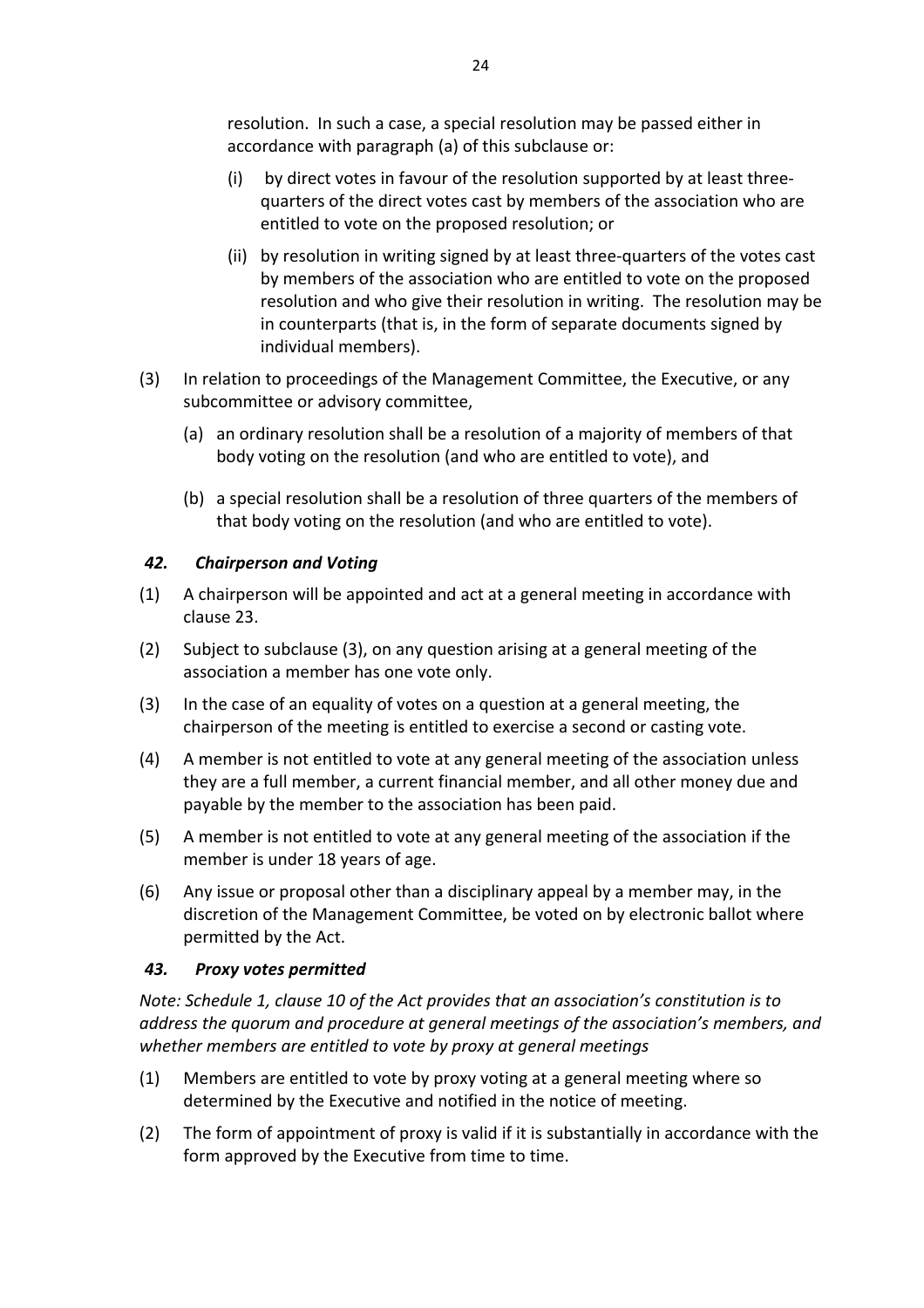- (3) Proxies may direct the manner in which the proxy holder is to vote on a resolution or may be undirected or 'open' in relation to any specific resolution so that the proxy holder may exercise their own discretion in voting on the resolution. No person other than the chairperson may hold more than 5 'open' proxies in relation to any resolution. The holder of a proxy must complete a written ballot on behalf of each donor of a proxy in accordance with the instructions given to them by that donor.
- (4) A person may not be appointed as a proxy for a member unless the proxy is:
	- (a) 18 years of age or older, and
	- (b) a full member, and
	- (c) a current financial member, and
	- (d) all other money due and payable by the proxy to the association has been paid.
- (5) Subject to the Act, a notice of meeting may provide for electronic lodgment of proxies.
- (6) A proxy lodged at the electronic address specified in the notice is taken to have been received by the association and validated by the member if the member complies with the requirements set out in the notice.
- (7) The Management Committee may from time to time determine additional procedures to be followed where proxy voting occurs.

## *44. Electronic ballots*

*Note: Schedule 1, clause 11 of the Act provides that an association's constitution is to address the kind of resolution that may be voted on by means of an electronic ballot.*

- (1) The association may hold an electronic ballot to determine any issue or proposal, other than issues or proposals which are not permitted to be voted on by electronic vote under the Act or which are not practical to be determined in that manner because they depend upon the voter receiving information which needs to be given in person or at a meeting (such as an appeal under clause 63).
- (2) An electronic ballot is to be conducted in accordance with any procedures determined from time to time by the Management Committee which are not inconsistent with the Act or the Regulations and, failing such determination, in accordance with Schedule 3 to the Regulations.<sup>25</sup>

## **Part 7 - Administration**

# *45. Registers of members*

*Note:* Schedule 1 clause 2 of the Act provides that an association's constitution is to address the register of the association's members.

<sup>&</sup>lt;sup>25</sup> Clause 13 of the Regulations states that 'A postal or electronic ballot for the passing by an association of an ordinary resolution or a special resolution under section 38 or 39, respectively, of the Act is to be conducted in accordance with Schedule 3.'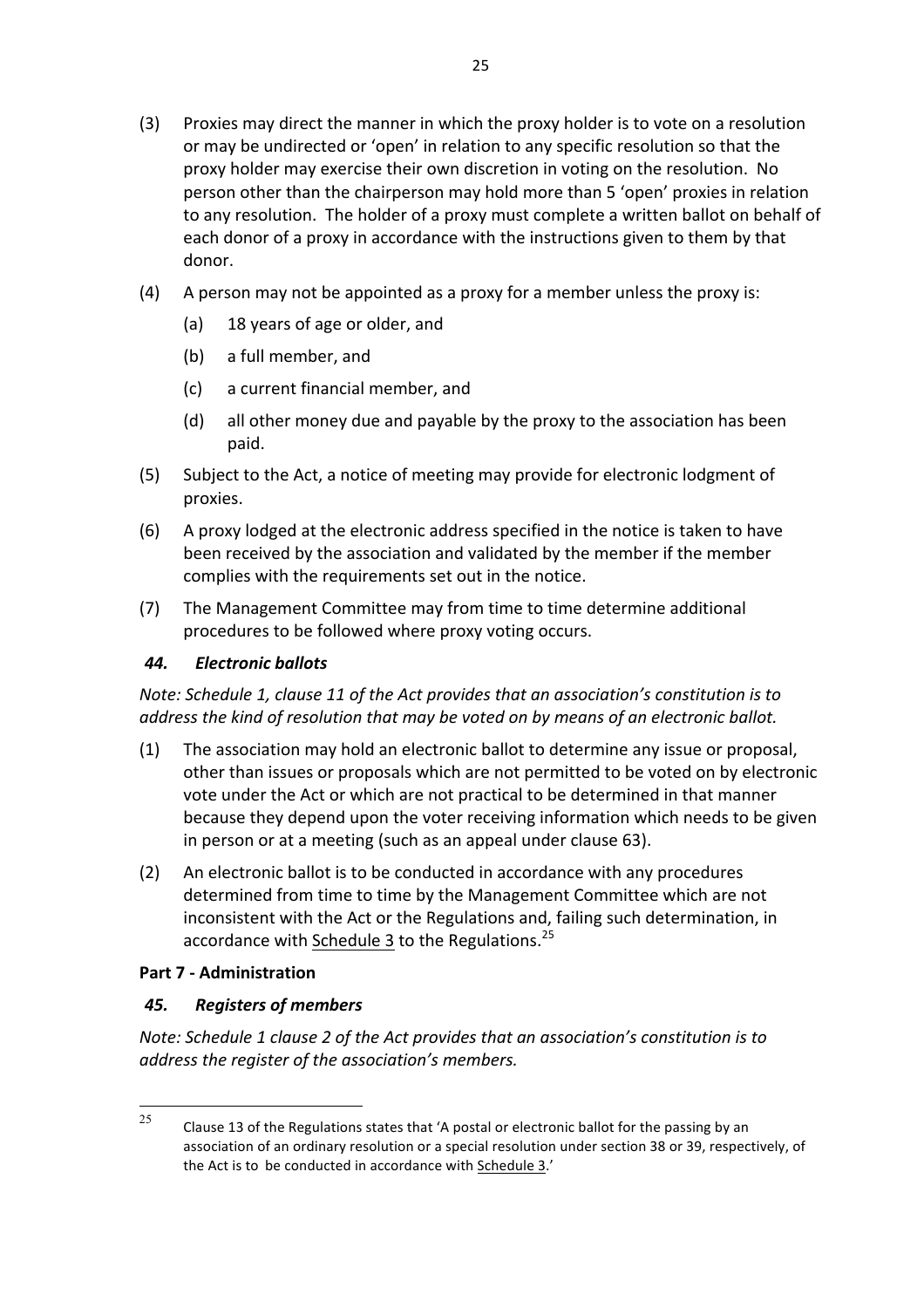- (1) The public officer must establish and maintain a Register of Members specifying the name and postal, residential and/or email address of each member of the association and their class of membership together with the date on which they became a member and any date on which they cease to be a member.<sup>26</sup> The register may also include details of membership fee status.
- (2) The Register of Members may be kept wherever the Management Committee determines from time to time.<sup>27</sup>
- (3) The details held on the Register of Members are not to be made available to any person other than Management Committee members unless:
	- (a) required by law; or
	- (b) authorised by the Management Committee.<sup>28</sup>
- (4) If a member requests that any information contained on the Register about the member (other than the member's name) not be available for inspection that information must not be made available for inspection.<sup>29</sup>
- (5) A member must not use information about a person obtained from the Register to contact or send material to the person, other than for:
	- (a) the purposes of sending the person a newsletter, a notice in respect of a meeting or other event relating to the association or other material relating to the association, or
	- (b) any other purpose necessary to comply with a requirement of the Act or the Regulation.<sup>30</sup>

## *46. Register of Executive Management Committee members*

Section 29 of the Act and clause 12 of the Regulations set out requirements in relation to *the Management Committee Register.*

- (1) The association must keep a register of Management Committee members and office-bearers in accordance with this clause (see section 29 of the Act and clause 12 of the Regulations).
- (2) The register must contain in relation to each Management Committee member:
	- (a) their name, date of birth and residential address,

<sup>&</sup>lt;sup>26</sup> Schedule 1 of the Regulations in clause  $7(1)$  of the Model Constitution

While Schedule 1 of the Regulations provides in clause 7(2) of the Model Constitution that the Register must be kept at the association's main premises or official address in NSW, that clause can be overridden by specific provisions in this Constitution. Schedule 1 of the Regulations provides in clause 7(7) of the Model Constitution that the register may be kept in electronic form so long as it is

capable of being printed in hard copy.<br><sup>28</sup> While Schedule 1 of the Regulations provides in clause 7(3) of the Model Constitution that the Register must open for inspection by members free of charge, and in clause 7(4) that members may obtain copies of any part of the register for no more than \$1 per page, those clauses can be

overridden by specific provisions in this Constitution.<br>
29 Schedule 1 of the Regulations in clause 7(5) of the Model Constitution.<br>
30 Schedule 1 of the Regulations in clause 7(6) of the Model Constitution.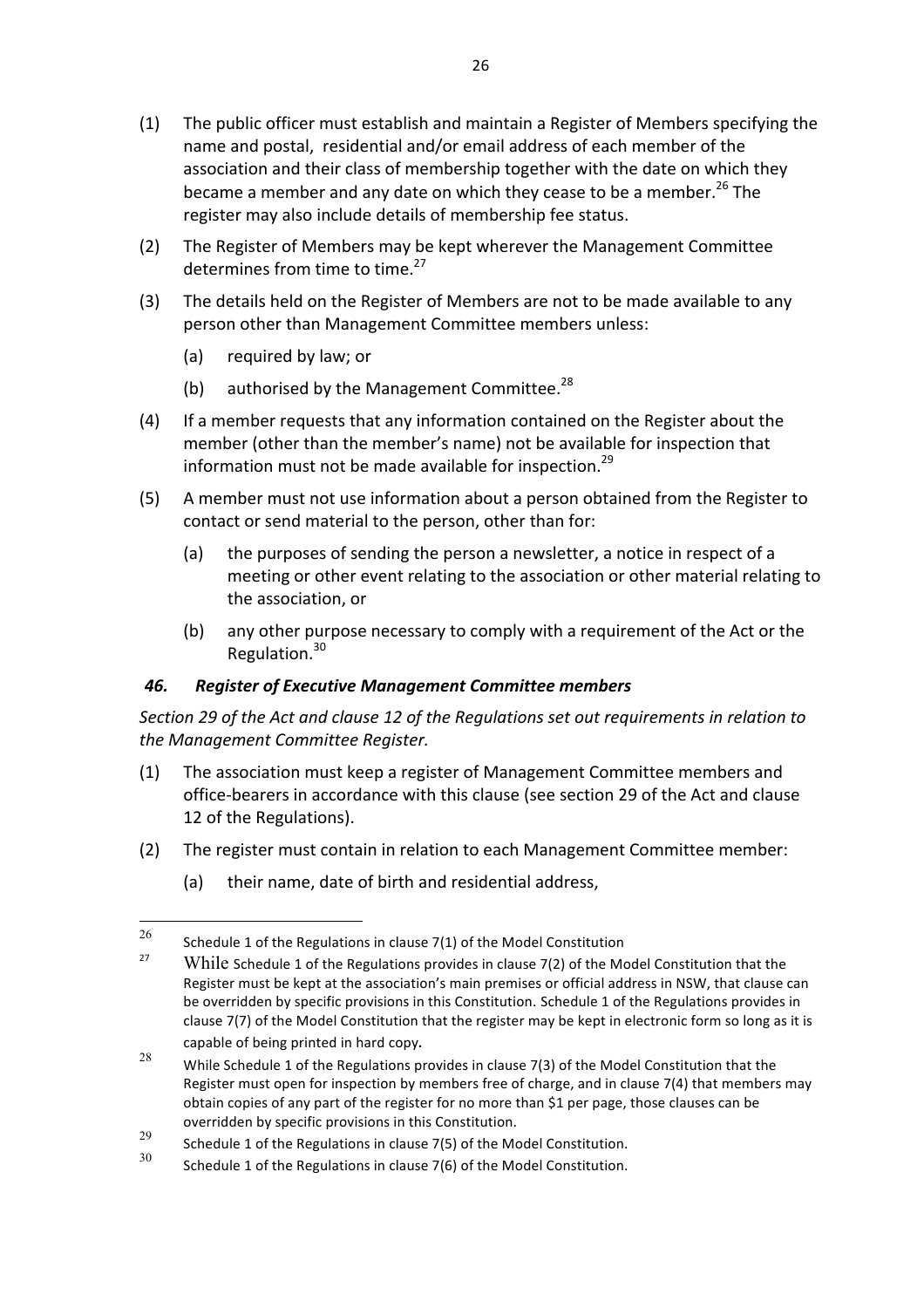- (b) the date on which they became a Management Committee member,
- (c) the date on which they ceased to be a Management Committee member,
- (d) the names of any members of the Management Committee who hold the positions (if any) of president, vice-president, secretary or treasurer,
- (e) the date on which any such member was elected or appointed to such a position,
- (f) the date on which any such member ceased to hold such a position,
- (g) such other particulars as are required by the Regulations;<sup>31</sup>

and any change must be registered within one month of the date on which it  $occurred<sup>32</sup>$ .

- (3) The register must be kept in New South Wales at the association's main premises or, if it has no premises, at its official address.<sup>33</sup>
- (4) The register must, at all reasonable hours, be kept available for inspection, free of charge, by any person. $34$

#### *47. Employees and Volunteers*

- (1) Association employees may be members of the association and members of any subcommittee or advisory committee. Generally, Management Committee members should not be employed by the association on a regular or substantial basis (see clause 16(6)).
- (2) DANA may also use the services of volunteers who are not eligible for DANA membership.

#### *48. Insurance*

The association may effect and maintain such insurance as deemed necessary from time to time by the Management Committee.

#### *49. Name of association*

The association must not issue any letter, statement, invoice, notice, publication, order for goods or services or receipt in connection with its activities unless the association's name appears in legible characters on the document (section 41 of the Act).

#### *50. Official Address*

The association's official address must be in NSW and must (section 13(3) of the Act) be the address at which:

- (a) at which documents can be served on the association by post, and
- (b) the public officer can generally be found.

<sup>&</sup>lt;sup>31</sup> All requirements except (d) and (e) apply under Section 29(2) of the Act. Clause 12 of the Regulations relates to (d) and (e).<br>
Section 29(4) of the Act.<br>
34 Section 29(5) of the Act.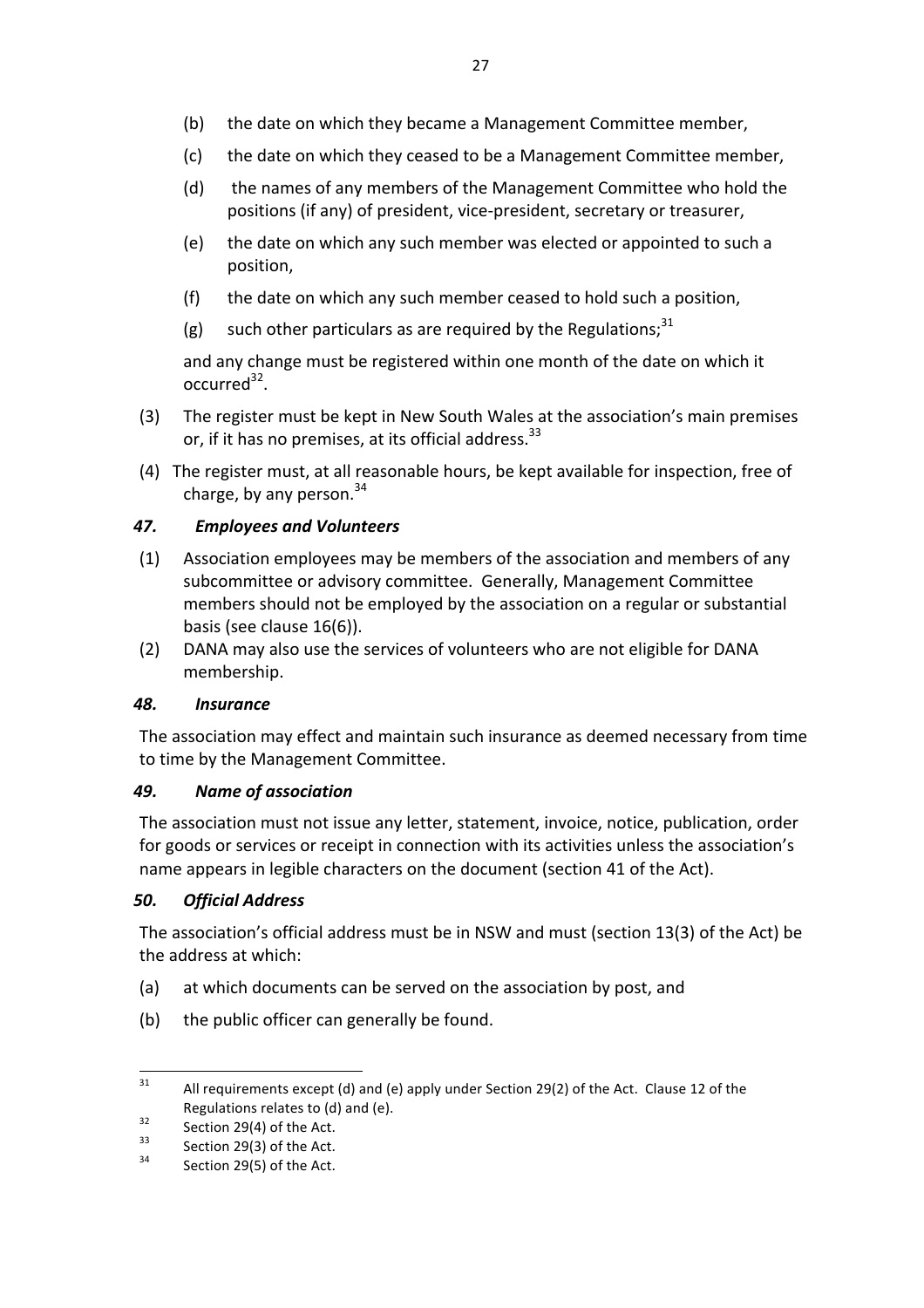# *51. Custody of books etc*

*Note: Schedule 1, clause 14 of the Act provides that an association's constitution is to* address the custody of books, documents and securities of the association.

Except as otherwise provided by this Constitution, the public officer must keep in his or her custody or under his or her control all records, books and other documents relating to the association.

# 52. Inspection of books etc<sup>35</sup>

*Note: Schedule 1, clause 15 of the Act provides that an association's constitution is to address* the inspection by the association's members of books and documents of the *association.*

- (1) The following documents must be open to inspection, free of charge, by a member of the association at any reasonable hour:
	- (a) records, books and other financial documents of the association,
	- (b) this Constitution,
	- (c) minutes of all Management Committee meetings and general meetings of the association.
- (2) A member of the association may obtain a copy of any of the documents referred to in subclause (1) on payment of a fee of not more than \$1 for each page copied.
- (3) The book recording disclosures of Management Committee members' interests (see clause 29). must be open to inspection by a member of the association at any reasonable hour on payment of the fee determined by the Management Committee (but not exceeding the maximum fee prescribed by the regulations) (see section 31 of the Act).
- (4) The Management Committee may refuse to permit a member of the association to inspect or obtain a copy of records of the association that relate to confidential, personal, employment, commercial or legal matters or where to do so may be prejudicial to the interests of the association. $36$

# *53. Service of notices*

- (1) Subject to the Act, for the purpose of this Constitution, a notice may be served on or given to a person:
	- (a) by delivering it to the person personally, or
	- (b) by sending it by pre-paid post to the address of the person, or
	- (c) by sending it by email to the email address specified by the person for giving or serving the notice.
- (2) For the purpose of this Constitution, a notice is taken, unless the contrary is proved, to have been given or served:

 $35$  See clause 45 of the Model Constitution in Schedule 1 to the Regulations.

Clause 45(3) of the Model Constitution in Schedule 1 to the Regulations.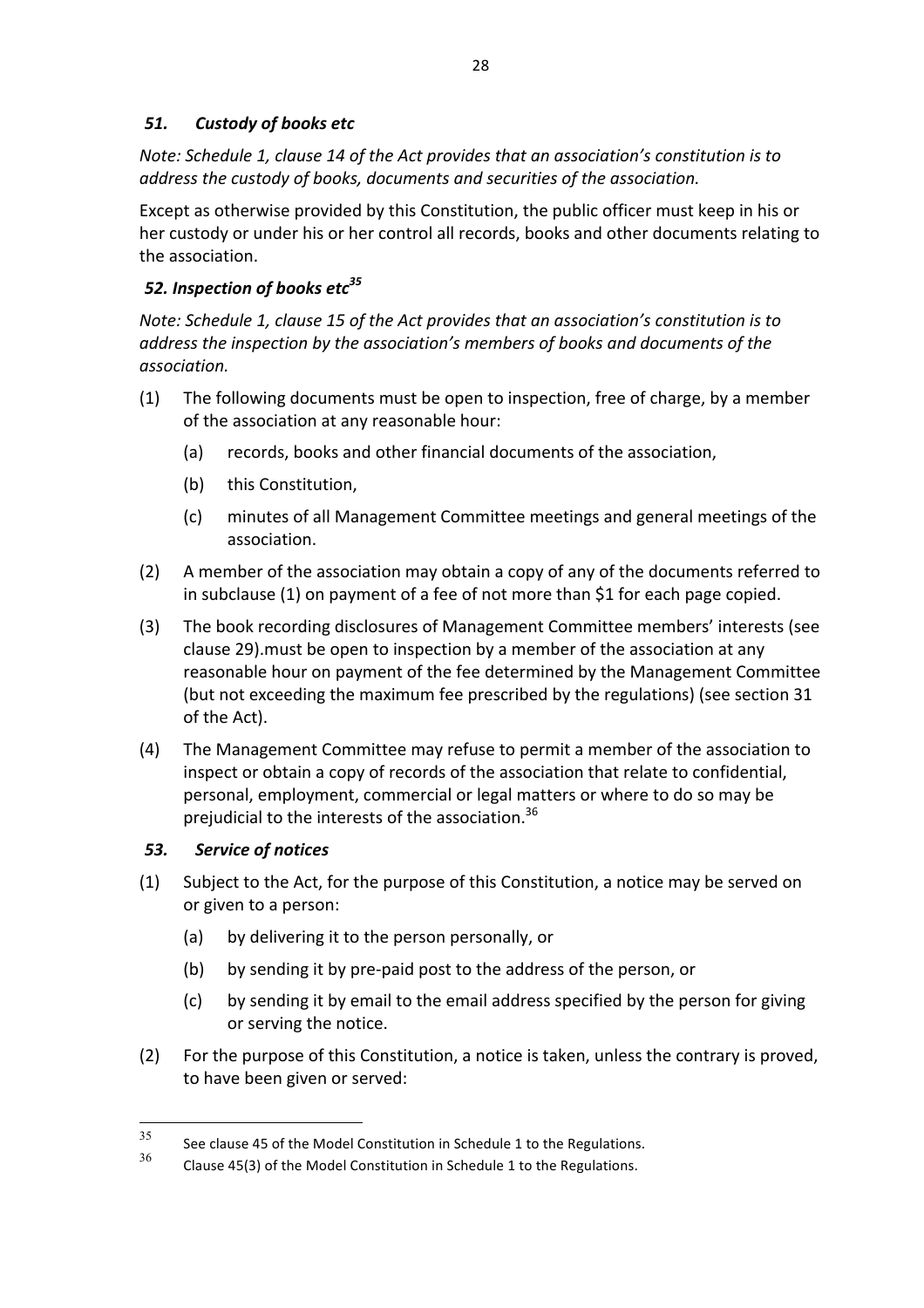- (a) in the case of a notice given or served personally, on the date on which it is received by the addressee, and
- (b) in the case of a notice sent by pre-paid post, on the date when it would have been delivered in the ordinary course of post, and
- (c) in the case of a notice sent by email, on the date it was successfully sent without receipt of a 'delivery failure' notification.
- (3) Unless a notice is required by the Act or this Constitution to be served on members or a specific member, notification of any matter of general interest to members may be given by publication on the association's website.

#### **Part 8 – Financial matters**

#### *54. Funds - source*

*Note: Schedule 1, clause 12 of the Act provides that an association's constitution is to address* the sources from which the funds of the association are to be or may be derived.

This clause is subject to clause 58.

- (1) The funds of the association are to be derived from entrance fees and annual subscriptions of members, donations and, subject to any resolution passed by the association in general meeting, such other sources as the Management Committee determines.
- (2) All money received by the association must be deposited as soon as practicable and without deduction to the credit of the association's bank or other authorised deposit-taking institution account.
- (3) The Secretary or Treasurer must, as soon as practicable after receiving any money, issue an appropriate receipt.

## *55. Funds – management*

*Note: Schedule 1, clause 13 of the Act provides that an association's constitution is to address* the manner in which the funds of the association are to be managed and, in particular, the mode of drawing and signing cheques on behalf of the association

- (1) Subject to clause 58 and to any resolution in accordance with clause 58 passed by the association in general meeting, the funds of the association are to be used in pursuance of the objects of the association in such manner as the Management Committee determines.
- (2) All cheques, drafts, bills of exchange, promissory notes and other negotiable instruments must be signed by any 2 authorised signatories<sup>37</sup>, being members or employees authorised as such by the Management Committee<sup>38</sup>.

<sup>&</sup>lt;sup>37</sup> the public officer is an authorised signatory by virtue of their position – see 36(1).<br><sup>38</sup>

Section 36(2) of the Act: An association's committee may from time to time appoint additional authorised signatories from among such of its members as are ordinarily resident in Australia, and may at any time revoke any such appointment.

<sup>(3)</sup> A person (other than the association's public officer) vacates office as an association's authorised signatory if: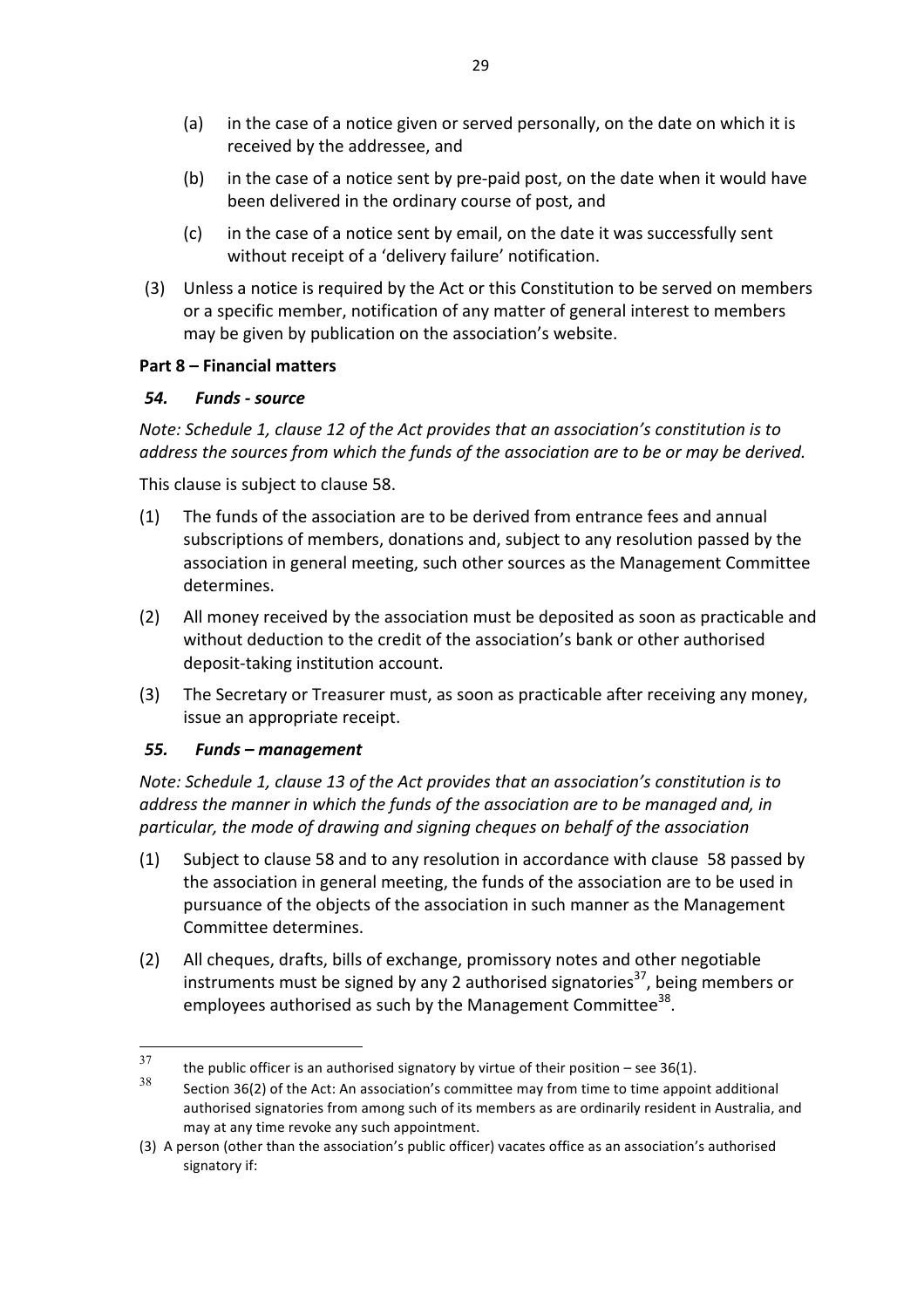(3) All major or unusual expenditures must be authorised in advance by the Executive or the Management Committee.

## *56. Financial year*

*Note: Schedule 1, clause 16 of the Act provides that an association's constitution is to address the association's financial year.*

The financial year of the association is each period of 12 months after the expiration of the previous financial year of the association, commencing on 1 May and ending on the following 30 April, or such other period as the Management Committee may from time to time determine.

## *57. Financial Records and Reporting*

## **(1) Records**

The association must keep records that correctly record and explain its financial transactions and financial position (see section 50 of the Act<sup>39</sup>).

## **(2) Reporting**

For so long as the association is a Tier 2 association, the following provisions apply:

- (a) As soon as practicable after the end of each financial year, the Management Committee must cause financial statements for that year to be prepared, in accordance with this section, in relation to the association's financial affairs (including its affairs as trustee of any trust) (section 47 of the Act).
- (b) The financial statements must give a true and fair view of the association's affairs and must deal with such matters as are prescribed by the regulations (section 47 of the Act) and must include:
	- (i) an income and expenditure statement and a balance sheet that sets out the appropriately classified individual sources of income and individual expenses incurred in the operation of the association and the assets and liabilities of the association,
	- (ii) details of any mortgages, charges and other securities affecting any property owned by the association,
	- (ii) a separate income and expenditure statement and balance sheet for each trust for which the association is the trustee (see clause 9 of Regulations).
- (3) At each annual general meeting, the association's Management Committee must cause the association's financial statements for the previous financial year to be submitted to the meeting (see section 48 of the Act).

 $\overline{a}$ 

<sup>(</sup>a) his or her appointment as an authorised signatory is revoked, or

<sup>(</sup>b) he or she ceases to be a committee member, or

<sup>(</sup>c) he or she ceases to be ordinarily resident in Australia.<br> $39 - 21$ 

Clause 14 of the Regulations allows records required to be kept under section 50 of the Act to be kept in written or electronic form so long as they are convertible into hard copy and made available in that form within a reasonable time to a person who is entitled to inspect the records. Records must be kept for 5 years.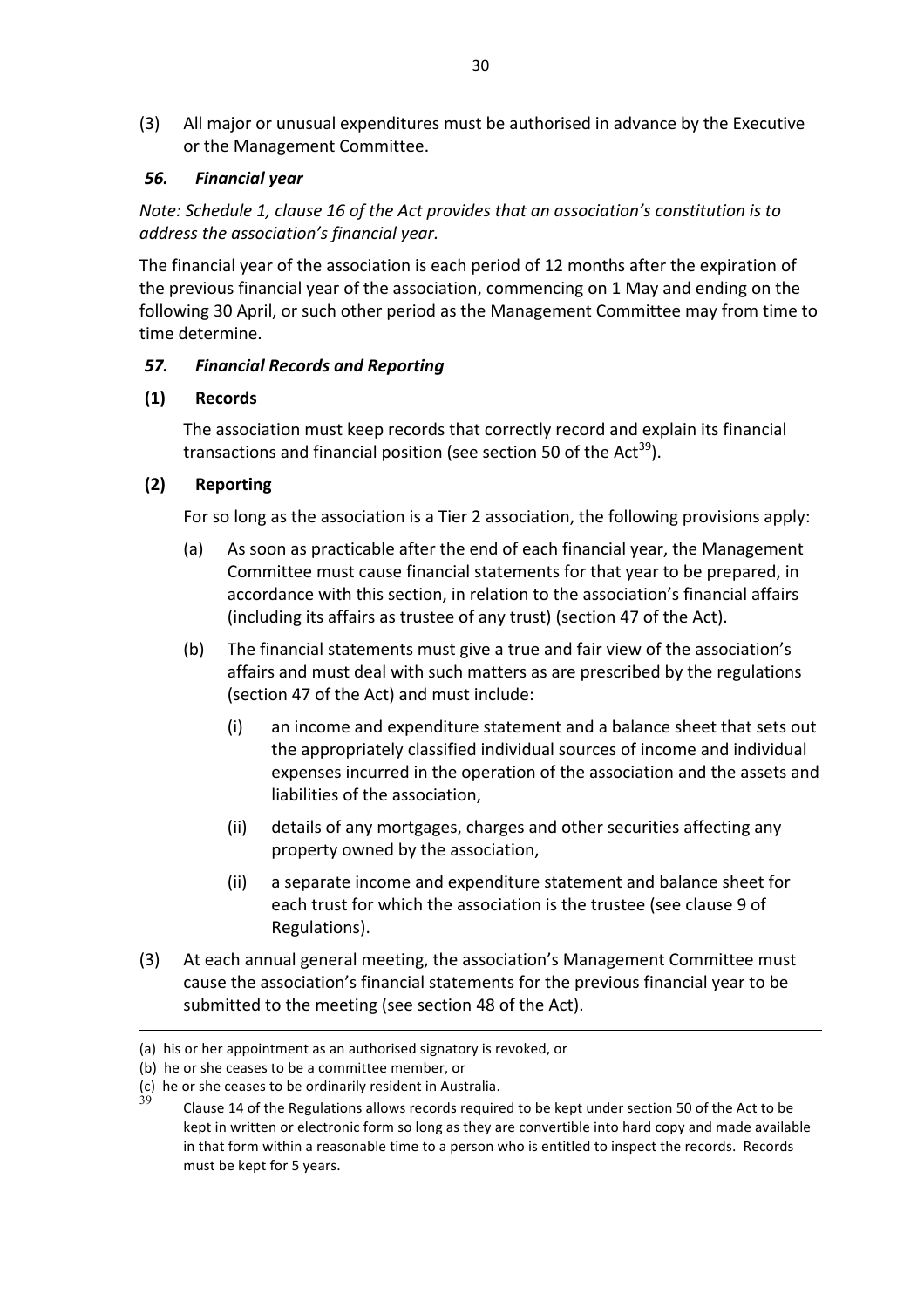- (4) Each year the association must lodge a summary, in the approved form, of the association's financial affairs for the previous financial year, as required by the Act. The summary must be lodged within:
	- (i) one month after the annual general meeting for the current financial year, or
	- (ii) 7 months after the end of the previous financial year,

whichever is the earlier, or within such further time as may be allowed, and must be accompanied by the fee prescribed by the Regulations (see section 49 of the Act).

(5) Should the association become a Tier 1 association, it must comply with the requirements under the Act for Tier 1 associations.

## 58. Non-profit association<sup>40</sup>

## (1) **Non-profit nature of association**

Notwithstanding any other provision of this Constitution, the association must not conduct its affairs so as to provide pecuniary gain for any of its members, their relatives or associates. The assets and income of the association shall be applied solely in furtherance of its objects and no portion shall be distributed directly or indirectly to the members, their relatives or associates except as bona fide compensation for:

- (a) services rendered to the association, or
- (b) expenses incurred on behalf of the association.

with the approval of the Executive and/or Management Committee.

(2) **Distribution on Dissolution<sup>41</sup>**

In the event of the association being dissolved, the amount that remains after such dissolution and the satisfaction of all debts and liabilities (the 'residue') shall be transferred to any association with similar purposes which is not carried on for the profit or gain of its individual members. Such other body must also prohibit the distribution of income and property to its members to substantially the same extent as is provided in this clause. If donations to this association are, at the date of its dissolution, able to be claimed by donors as tax deductions, then the residue must be transferred to an association with equivalent tax status.

# (3) **Pecuniary Gain**

For the purposes of subclause (1),

- (a) the definition of 'pecuniary gain' in the Act applies. The Act defines 'pecuniary gain' in section 5 as follows:
	- *'(1)* An organisation provides **pecuniary gain** for its members if:
		- *(a) it carries on any activity for the purpose of securing pecuniary gain for its members, or*

<sup>40</sup> See clause 41 of the Model Constitution in Schedule 1 to the Regulations.

See clause 42 of the Model Constitution in Schedule 1 to the Regulations.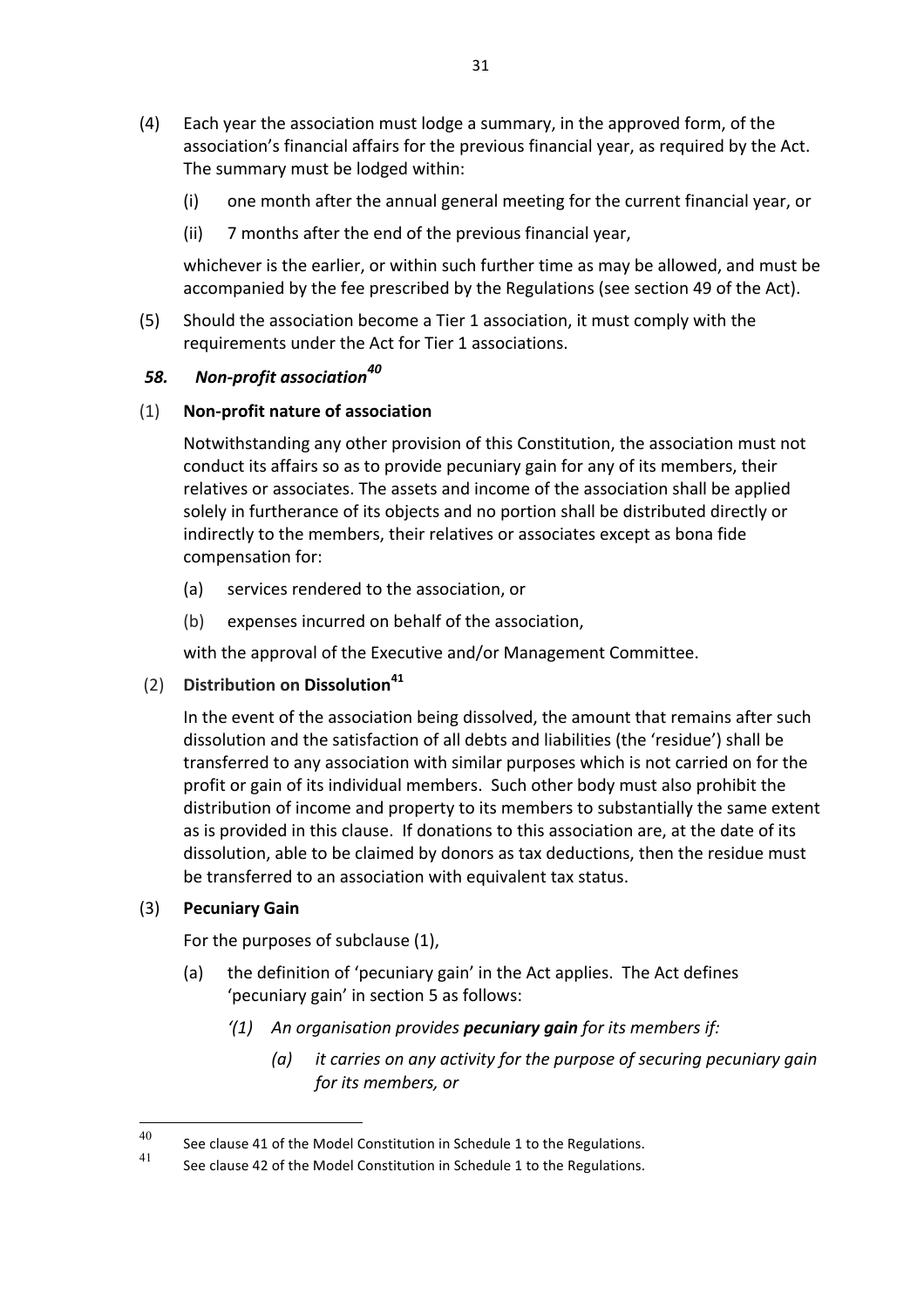- *(b)* it has capital that is divided into shares or stock held by the *organisation's members, or*
- *(c) it holds property in which the organisation's members have a*  disposable interest (whether directly, or in the form of shares or *stock in the capital of the organisation or otherwise), or*
- *(d)* it is an organisation that is, or is included in a class of organisations that is, prescribed by the regulations for the *purposes of this subsection.*
- (2) For the purposes of subsection (1) (a), an organisation does not provide *pecuniary gain for its members merely because of any of the following:* 
	- *(a) the organisation itself makes a pecuniary gain, unless that gain or*  any part of it is divided among or received by the organisation's *members* or any of them,
	- *(b)* the organisation is established for the protection of a trade, business, industry or calling in which the organisation's members are engaged or interested, but the organisation itself does not *engage* or take part in, or in any part or branch of, any such trade, *business, industry or calling,*
	- *(c) members of the organisation derive pecuniary gain through the*  enjoyment of facilities or services provided by the organisation for *social, recreational, educational or other like purposes,*
	- (d) members of the organisation derive pecuniary gain from the *organisation by way of bona fide payment of remuneration,*
	- *(e) members of the organisation derive pecuniary gain from the organisation of a kind which they could also derive if they were not members of the organisation,*
	- *(f) members of the organisation compete for trophies or prizes in contests directly related to the objects of the organisation,*
	- (g) the organisation provides pecuniary gain of a class prescribed by the regulations for the purposes of this section.'
- (b) references to 'bona fide compensation for services rendered or expenses incurred on behalf of the association' include:
	- (i) reasonable payments at market rate to any member or officer for services provided to the association;
	- (ii) reimbursement of reasonable expenses incurred by any Management Committee member or the Public Officer in attending workshops, seminars or courses relating to the objects of the association, or which they reasonably believe will assist them in carrying out the objects of the association, subject to prior approval of the Executive;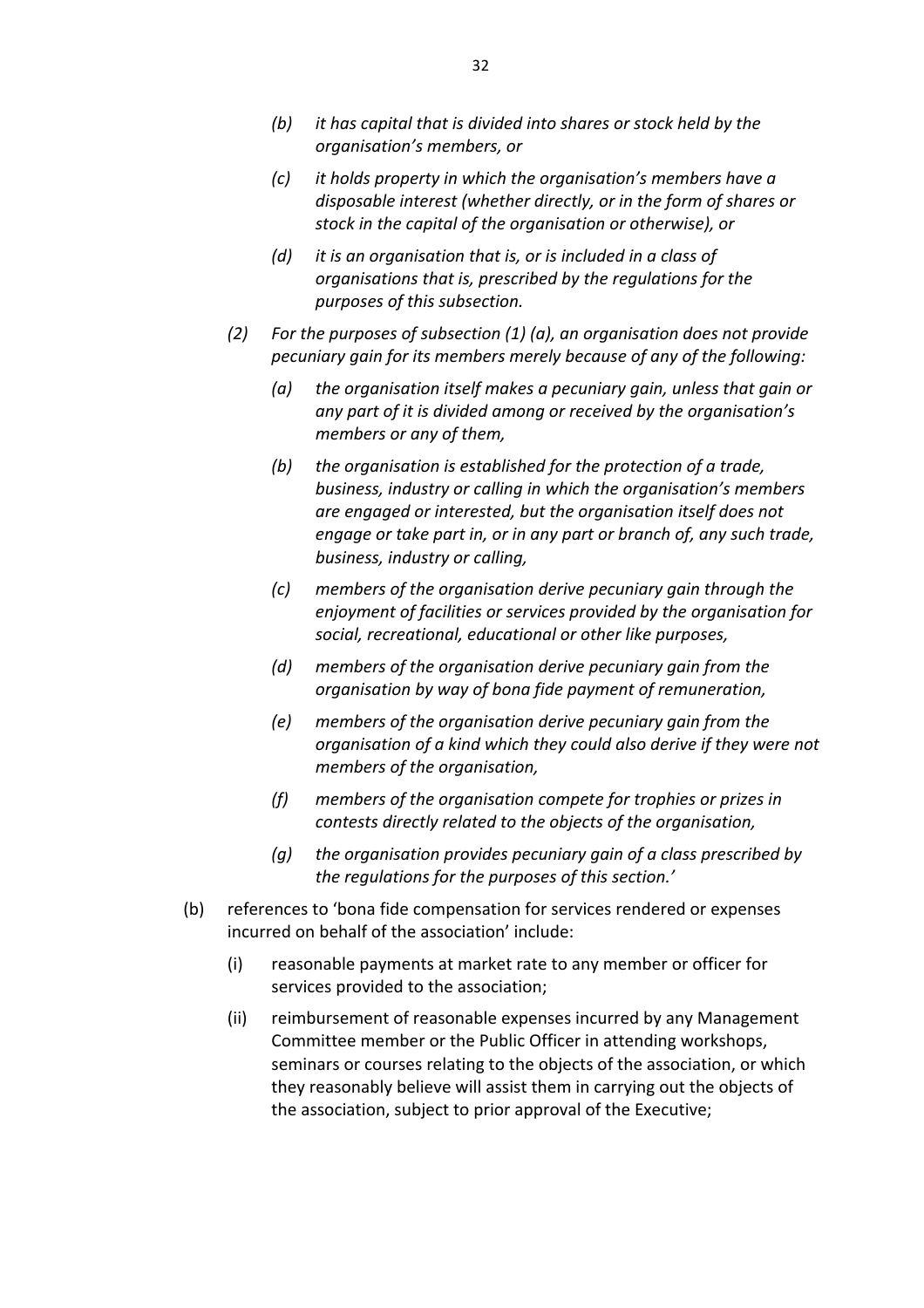(iii) reimbursement of fees and expenses incurred by any person in relation to incorporation, registration and regulatory compliance of or by the association.

## **Part 9 – Disputes and complaints**

## *59. Resolution of disputes*

*Note: Schedule 1, clause 6 of the Act provides that an association's constitution is to* address the procedure (if any) for resolution of disputes between members (in their *capacity as members) and between members and the association*

- $(1)$  A dispute between a member and another member (in their capacity as members) of the association, or a dispute between a member or members and the association, may be referred to a community justice centre for mediation under the *Community Justice Centres Act 1983*.
- (2) If a dispute is not resolved by mediation within 3 months of the referral to a community justice centre, the dispute may be referred to arbitration.
- (3) The *Commercial Arbitration Act 2010* applies to any such dispute referred to arbitration.

## *60. Suspension or expulsion of members*

*Note: Schedule 1, clause 5 of the Act provides that an association's constitution is to address the procedure (if any) for disciplining of the association's members.* 

The procedure for disciplining members may be determined by the Management Committee in consultation with legal advice. Without limiting the generality of the foregoing, the Management Committee may suspend or expel a member who:

- (a) becomes an insolvent under administration within the meaning of the *Corporations* Act 2001 of the Commonwealth.
- (b) is convicted of an offence involving fraud or dishonesty for which the maximum penalty on conviction is imprisonment for not less than 3 months,
- (c) is prohibited from being a director of a company under Part 2D.6 (Disqualification from managing corporations) of the *Corporations Act 2001* of the Commonwealth, or
- (d) in the opinion of a majority of the Management Committee is unreasonably disruptive of association business or otherwise likely to bring the association into disrepute.

# *61. Complaints about members*

*Note: Schedule 1, clause 5 of the Act provides that an association's constitution is to address the procedure (if any)* for disciplining of the association's members.

- (1) A complaint may be made to the Management Committee by any person that a member of the association:
	- (a) has refused or neglected to comply with a provision or provisions of this Constitution or of any current association governance policies or procedures, or
	- (b) has wilfully acted in a manner prejudicial to the interests of the association.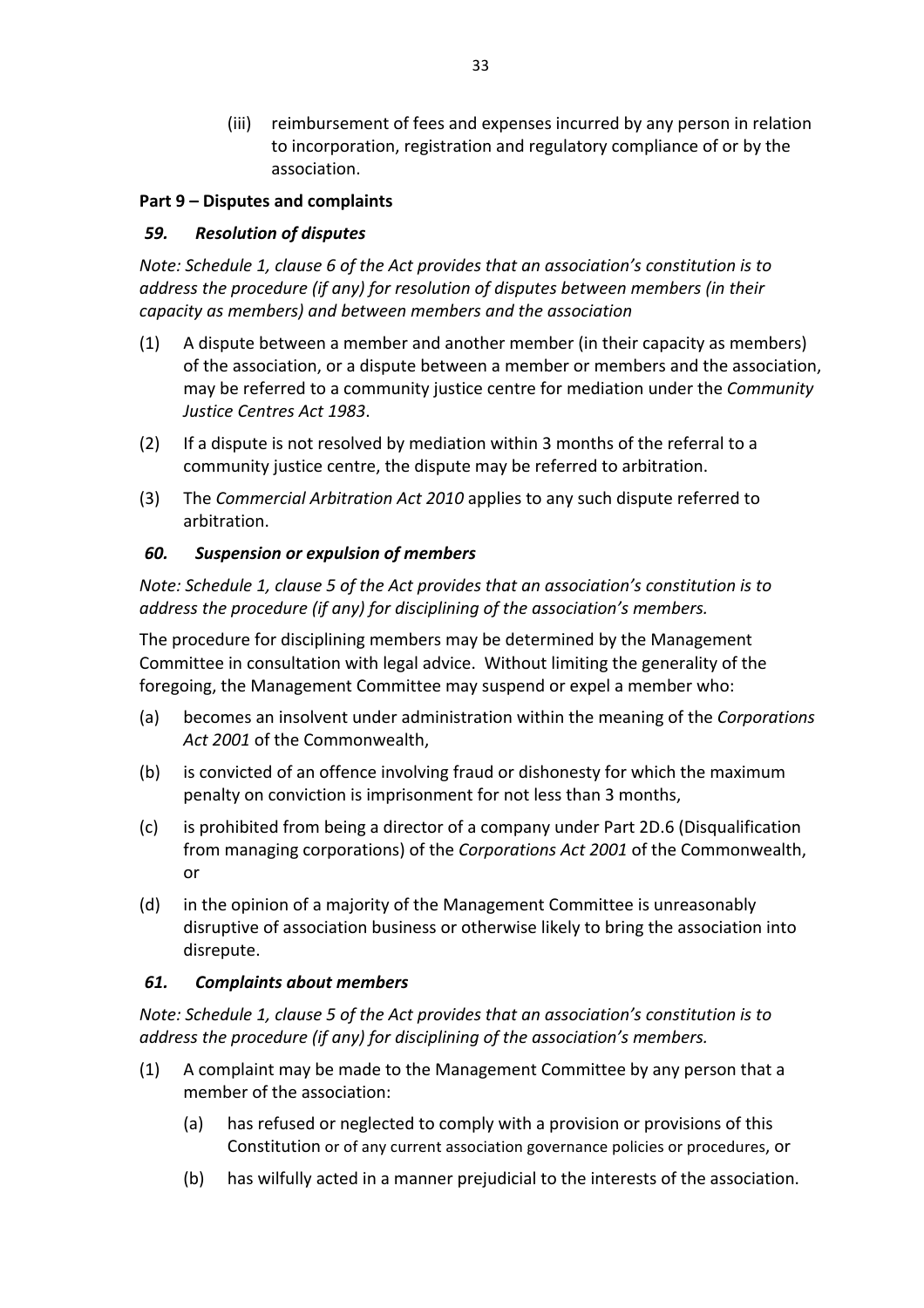- (2) The Management Committee may refuse to deal with a complaint if it considers the complaint to be trivial or vexatious in nature.
- (3) If the Management Committee decides to deal with the complaint, the Management Committee:
	- (a) must cause notice of the complaint to be served on the member concerned, and
	- (b) must give the member at least 14 days from the time the notice is served within which to make submissions to the Management Committee in connection with the complaint, and
	- (c) must take into consideration any submissions made by the member in connection with the complaint.
- (4) The Management Committee may, by resolution, expel the member from the association or suspend the member from membership of the association if, after considering the complaint and any submissions made in connection with the complaint, it is satisfied that the facts alleged in the complaint have been proved and the expulsion or suspension is warranted in the circumstances.

#### *62. Procedures in relation to expulsion or suspension*

- (1) If the Management Committee decides to expel or suspend a member, the secretary must, within 7 days after the decision is taken, cause written notice to be given to the member of the decision, of the reasons given by the Management Committee for having taken that decision and of the member's right of appeal under clause 63.
- $(2)$  The expulsion or suspension does not take effect:
	- (a) until the expiration of the period within which the member is entitled to appeal against the decision, or
	- (b) if within that period the member exercises the right of appeal, unless and until the association confirms the resolution under clause 63.

whichever is the later. However the association is not required to accept the renewal of membership of a member where the renewal falls due during the process of suspension or expulsion and the process is not yet complete.

## *63. Right of appeal of disciplined member*

*Note: Schedule 1, clause 5 of the Act provides that an association's constitution is to address* the mechanism (if any) for appeals by members in respect of disciplinary action *taken against them.*

- $(1)$  A member may appeal to a general meeting of the association against a resolution of the Management Committee under clause 60 or 61. The notice of intention to appeal must be lodged with the public officer within 7 days after the Management Committee's notice is served on the member.
- (2) The notice may, but need not, be accompanied by a statement of the grounds on which the member intends to rely for the purposes of the appeal.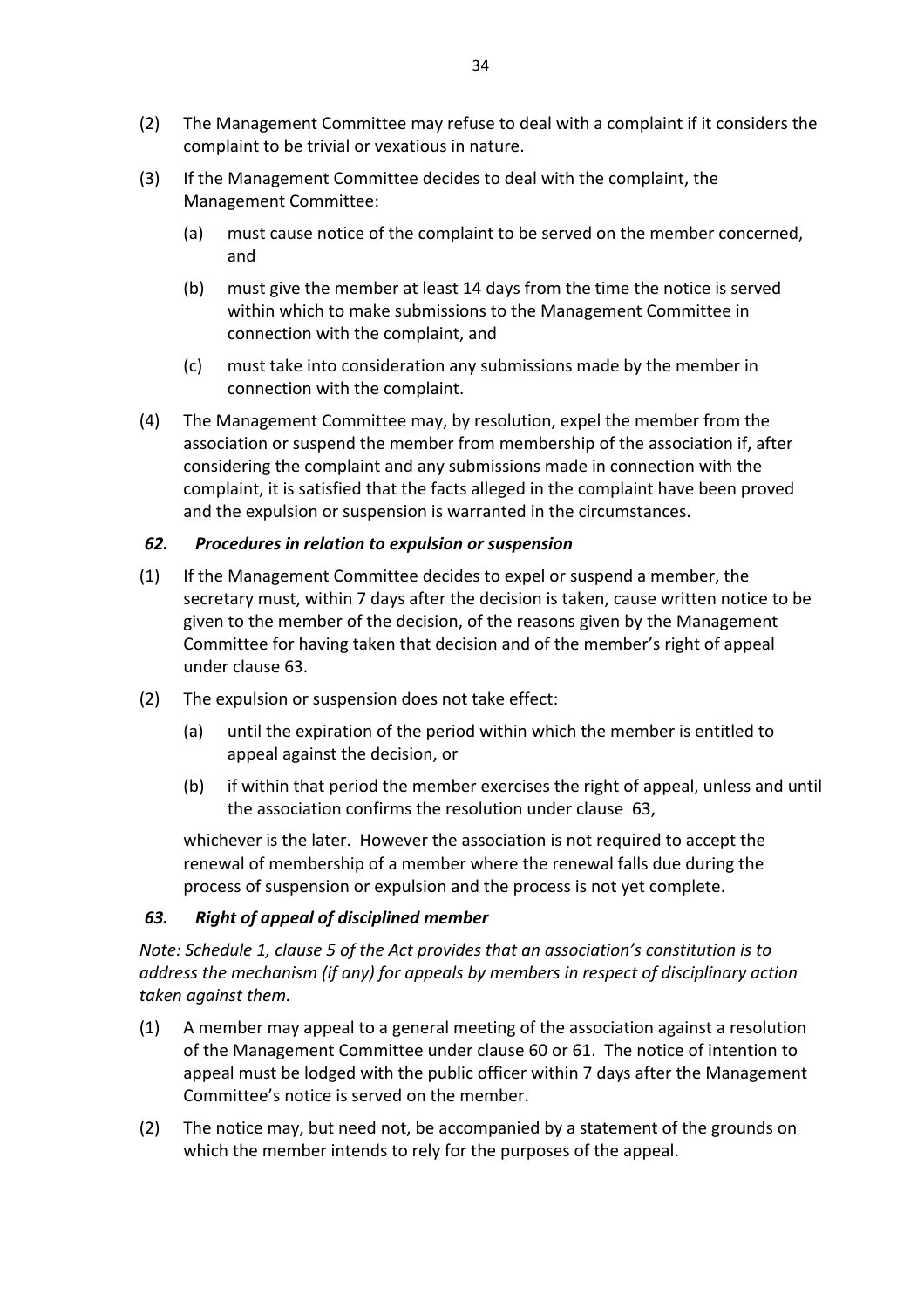- (3) On receipt of a notice from a member under subclause  $(1)$ , the public officer must notify the Management Committee. The Management Committee must either:
	- (a) convene a general meeting of the association to be held within 28 days after the date on which the public officer received the notice, or
	- (b) if the member concerned agrees, arrange for an electronic vote of members on the issue.
- (4) At a general meeting of the association convened under subclause  $(3)(a)$ :
	- (a) no business other than the question of the appeal is to be transacted;
	- (b) the Management Committee and the member must be given the opportunity to state their respective cases orally or in writing, or both;
	- (c) the members who attend the meeting whether in person or by electronic meansare to vote (if possible, by secret ballot) on the question of whether the decision should be confirmed or revoked;
	- (d) the appeal is to be determined by a simple majority of votes cast by members of the association.

#### **Part 10 – Offences**

#### *64. Incurring Debts*

- $(1)$  If the association incurs a debt and immediately before the debt is incurred:
	- (a) there are reasonable grounds for believing that the association is or will become insolvent, or
	- (b) there are reasonable grounds to expect that, if the association incurs the debt, the association will become insolvent,

any person who was a Management Committee member at the time the debt was incurred may be guilty of an offence under the Act.

- (2) The association and any person who was a Management Committee member at the time the debt was incurred may be jointly and severally liable under the Act for the payment of the debt.
- (3) In any proceedings against a Management Committee member or former Management Committee member, it is a defence under the Act if the defendant proves:
	- (a) that the debt was incurred without the defendant's express or implied authority or consent, or
	- (b) that, at the time the debt was incurred, the defendant did not have reasonable grounds:
		- (i) to believe that the association was insolvent, or
		- (ii) to expect that, if the association incurred that debt, it would become insolvent.
- (4) If a person is liable under the Act to pay a debt incurred by the association, the payment by that person of the whole or any part of the debt does not render the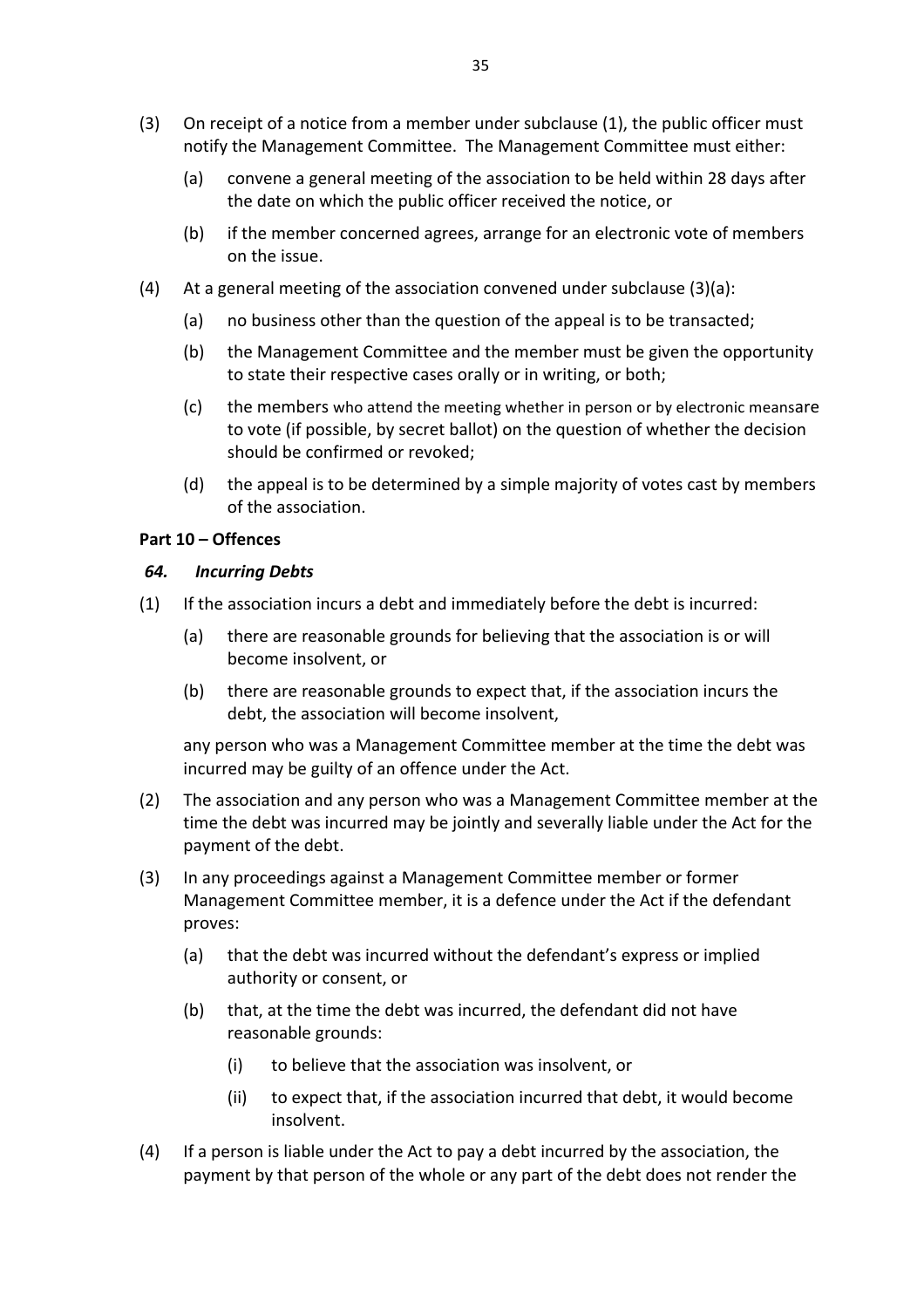association liable to repay that amount to the person concerned.

(see section 68 of the Act).

# *65. Liability of Management Committee members for association offences*

- (1) If the association contravenes, whether by act or omission, any provision of the Act or the Regulations, each Management Committee member may be taken under the Act to have contravened the same provision if he or she knowingly authorised or permitted the contravention.
- (2) A Management Committee member may be proceeded against and convicted under the Act whether or not the association has been proceeded against or convicted.
- (3) Each person who is taken to have contravened the Act may be, together with the association, jointly and severally liable for all debts incurred by the association as a consequence of that contravention.
- (4) Nothing in this clause affects any liability imposed on the association for an offence committed by the association under the Act.
- (5) For the purposes of the relevant provisions of the Act, the association's public officer (not otherwise being a Management Committee member) is taken to be a Management Committee member.

(see section 91 of the Act).

# *66. Offence of use of information or position*

- (1) A Management Committee member or former Management Committee member who uses information obtained as a Management Committee member dishonestly with the intention directly or indirectly of:
	- (a) gaining an advantage for himself or herself or for any other person, or
	- (b) causing detriment to the association,

is guilty of an offence (see section 32 of the Act).

- (2) A Management Committee member who uses his or her position as a Management Committee member dishonestly with the intention of directly or indirectly:
	- (a) gaining an advantage for himself or herself or for any other person, or
	- (b) causing detriment to the association.

is guilty of an offence (see section 33 of the Act).

# **Part 11 - Termination or Amalgamation of Association**

*Note: Schedule 1 clause 17 of the Act provides that an association's constitution is to address the winding up of the association*

# *67. Termination*

(1) The association may apply for cancellation of its registration in accordance with the Act.

(see section 72 of the Act).

(2) The association may be wound up voluntarily if the association so resolves by